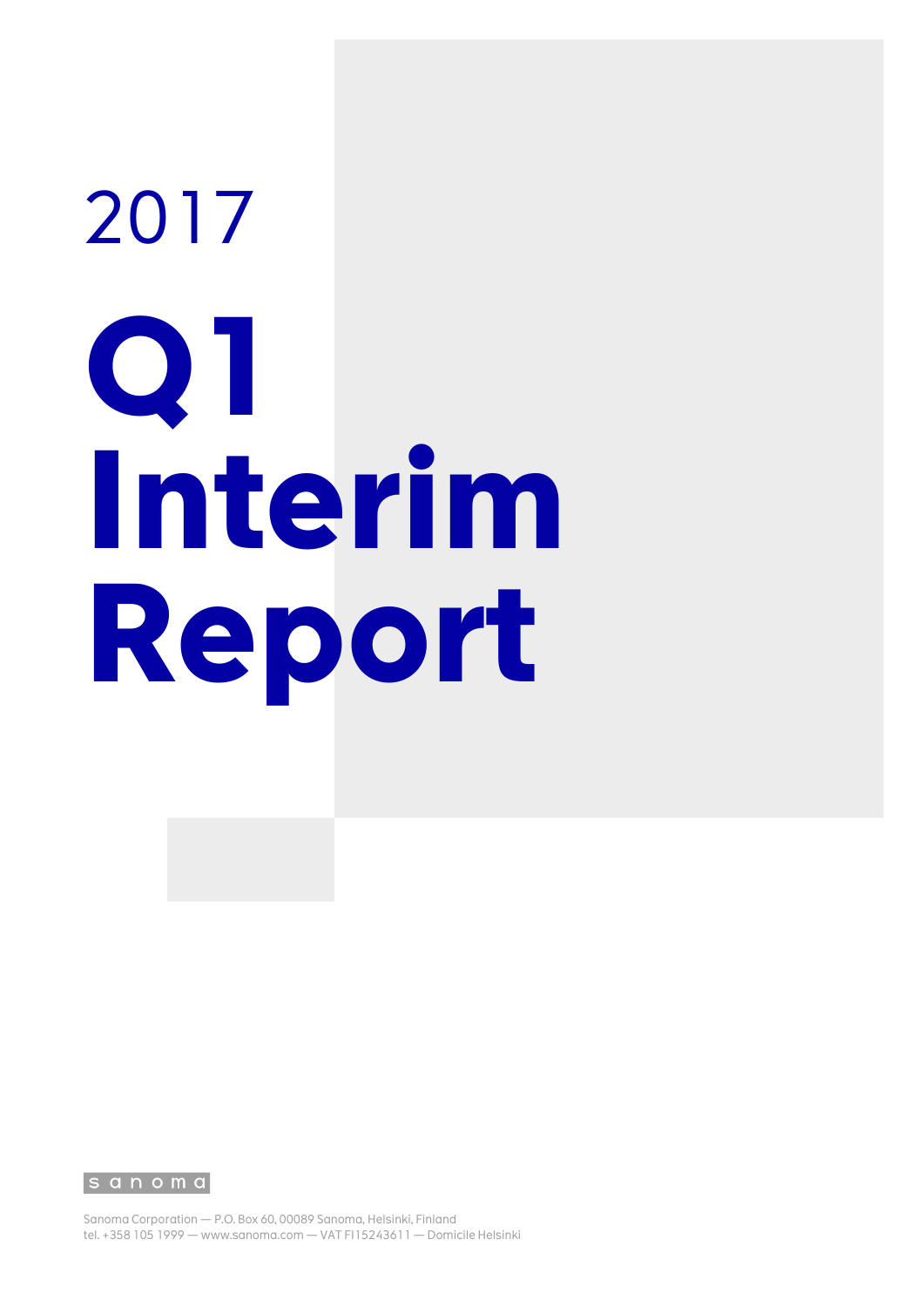## **Sanoma's Interim Report 1 January–31 March 2017: Operational Result**

# **Continued to Improve**

## **Dutch FTA TV business SBS divested to long-term partner Talpa**

Sanoma Corporation, Stock Exchange Release, 26 April 2017 at 8:30 CET+1

#### **First quarter**

- Net sales amounted to EUR 343.8 million (2016: 353.1).
- Adjusted for changes in the Group structure, Sanoma's net sales decreased by 2.4%.
- Operational EBIT increased to EUR 11.4 million (2016: 1.9).
- Sanoma announced the divestment of Dutch TV operations of SBS on 10 April 2017. Following the announcement, all assets and liabilities relating to SBS are classified as held for sale in accordance with IFRS5 resulting in a non-cash capital loss for Sanoma affecting already the first quarter result. The impact on the result attributable to the equity holders of the Parent Company (i.e. the net result) in the first quarter is EUR -286.8 million.
- Operating profit was EUR -415.9 million (2016: 3.1).
- Items affecting comparability included in the operating profit were EUR -427.3 million (2016: 1.2) and were mainly related to the capital loss of the SBS asset held for sale classification. The impact of SBS in operating profit was EUR -424.6 million and the corresponding adjustment for non-controlling interests was EUR 137.7 million.
- Earnings per share were EUR -1.76 (2016: -0.01).
- Operational earnings per share were EUR 0.02 (2016: -0.04).
- Cash flow from operations was EUR -42.4 million (2016: -56.7) and capex was EUR 8.4 million (2016: 5.7). Sanoma's current dividend policy is based on cash flow from operations less capex.
- Net debt/adj. EBITDA ratio at the end of March was 3.5 times (2016: 4.7).
- Equity ratio was 27.4% (2016: 39.3%) due to the capital loss booked in connection with the SBS asset held for sale classification.

#### **Outlook (unchanged from the revised outlook published on 10 April 2017)**

For 2017, Sanoma expects that the Group's consolidated net sales adjusted for structural changes, including the divestment of SBS, will be stable and the operational EBIT margin will be above 10%.

The outlook is based on the assumption of the advertising markets development in the Netherlands and Finland being in line with that of 2016.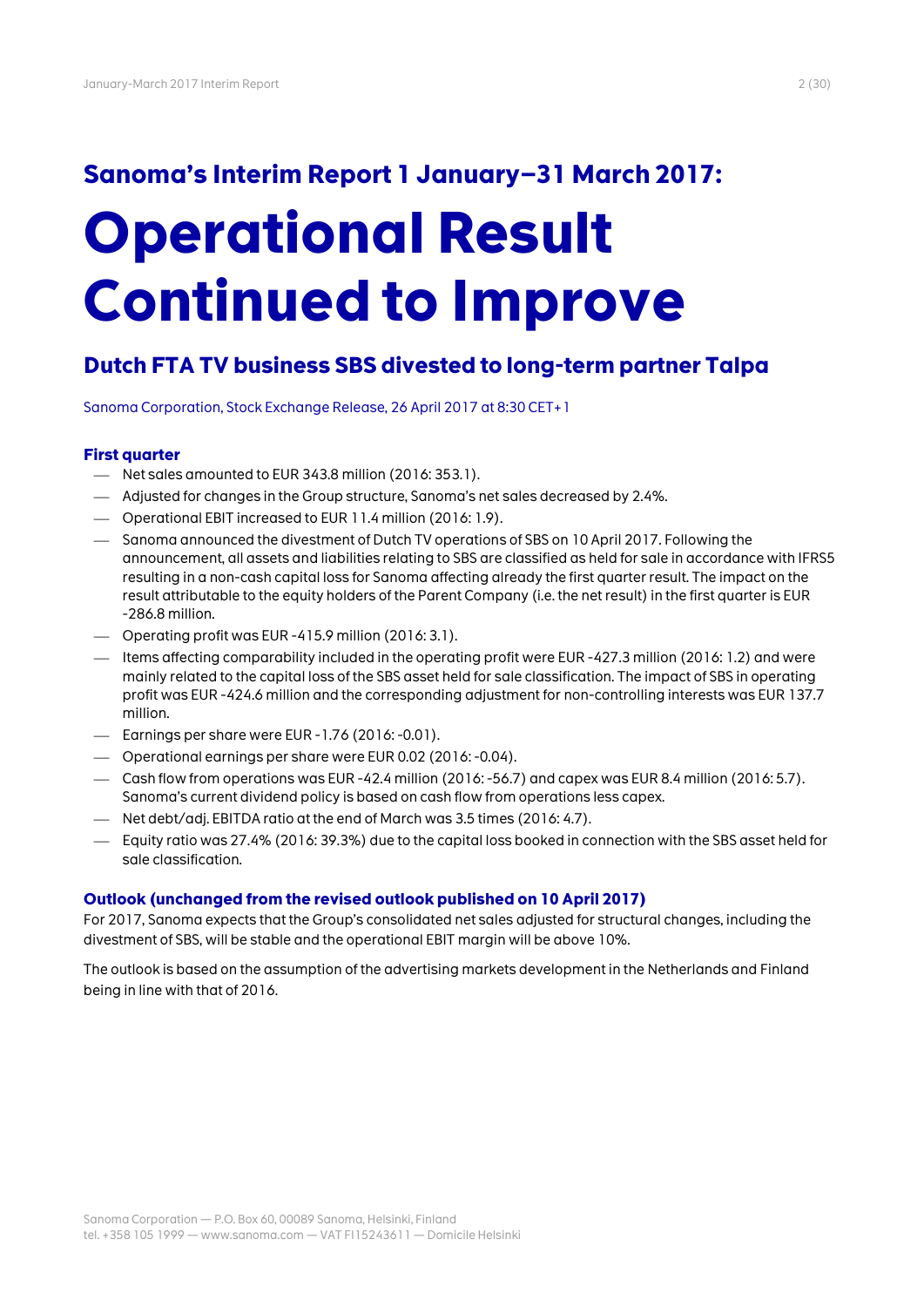| <b>EUR million</b>                                 | $1 - 3/$<br>2017 | $1 - 3/$<br>2016 | Change<br>℅ | $1 - 12/$<br>2016 |
|----------------------------------------------------|------------------|------------------|-------------|-------------------|
| Net sales                                          | 343.8            | 353.1            | $-2.6$      | 1,639.1           |
| <b>Operational EBIT</b>                            | 11.4             | 1.9              |             | 167.9             |
| % of net sales                                     | 3.3              | 0.5              |             | 10.2              |
| Operating profit                                   | $-415.9$         | 3.1              |             | 196.6             |
| Result for the period                              | $-423.0$         | $-0.1$           |             | 116.0             |
| Cash flow from operations                          | $-42.4$          | $-56.7$          |             | 153.5             |
| Capital expenditure *                              | 8.4              | 5.7              | 47.9        | 34.8              |
| % of net sales                                     | 2.4              | 1.6              |             | 2.1               |
| Return on equity (ROE), % **                       | $-30.1$          | $-13.4$          |             | 10.9              |
| Return on investment (ROI), % **                   | $-12.0$          | $-5.4$           |             | 9.9               |
| Equity ratio, %                                    | 27.4             | 39.3             |             | 41.0              |
| Net gearing, %                                     | 156.2            | 81.8             |             | 78.4              |
| Number of employees at the end of the period (FTE) | 5,188            | 5,379            | $-3.5$      | 5,227             |
| Average number of employees (FTE)                  | 5,181            | 5,602            | $-7.5$      | 5,384             |
| Earnings/share, EUR                                | $-1.76$          | $-0.01$          |             | 0.65              |
| Cash flow from operations/share, EUR               | $-0.26$          | $-0.35$          |             | 0.95              |
| Equity/share, EUR                                  | 2.48             | 4.44             | $-44.2$     | 4.39              |

#### **Key indicators (based on reported figures, not adjusted for structural changes)**

\* Including finance leases.

\*\* Rolling 12-month period.

Sanoma presents certain financial performance measures (alternative performance measures or APMs) on a non-IFRS basis. The APMs are provided to reflect the underlying business performance and to enhance comparability from period to period. APMs should not be considered as a substitute for measures of performance in accordance with IFRS. More information is available at Sanoma.com.

#### **Organic growth of net sales, %**

|               | $1 - 3/2017$ vs. $1 - 3/2016$ | 1-12/2016 vs. 1-12/2015 |
|---------------|-------------------------------|-------------------------|
| Media BeNe    | $-3.9$                        | $+0.5$                  |
| Media Finland | $+0.4$                        | $+0.7$                  |
| Learning      | $-7.2$                        | $-2.5$                  |
| Group         | $-2.4$                        | $+0.1$                  |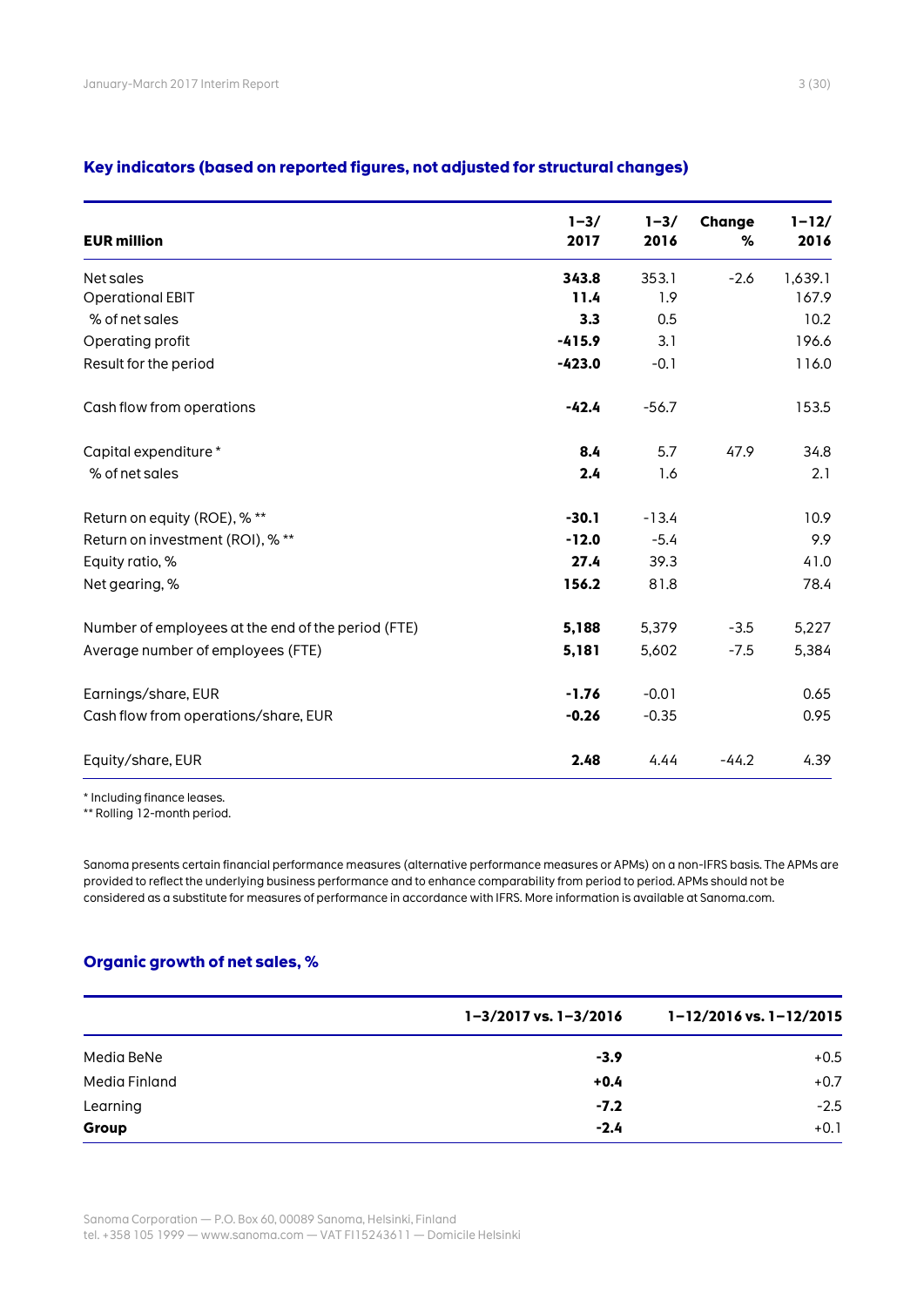#### **Susan Duinhoven, President and CEO**

"The improvements in Sanoma's profit continued in the first quarter of the year. Our operational EBIT improved to EUR 11.4 million (2016: 1.9).

Most of the improvement in profitability came from our Media business in Finland. The result improved due to continuous cost innovations and one-off corrections related to changes in accounting estimates. Sales were stable with TV and online sales developing favourably. Media Finland also improved its market share in the Finnish advertising market to 28.6 % (2016: 27.3%)

In Media BeNe the operational EBIT improved thanks to cost innovations, in particular in the print and online portfolio. The Dutch TV market continued to be under pressure, which impacted SBS results.

In the seasonally small first quarter in Learning, the top line came in somewhat lower than in the comparable period due to timing differences. The profitability was impacted by lower sales and higher depreciation and amortisation related to earlier investments as well as costs related to creating new methods for the Polish market currently undergoing an educational reform. The integration of De Boeck in Belgium increased the seasonal loss of the first quarter. The full year effect of this highly synergetic acquisition will be positive.

In the beginning of April, we announced the divestment of SBS, which will mark our exit from the Dutch free-to-air TV market. It is a result of our strategic review: we have decided to focus on strongholds, businesses where we have – or can achieve – a leading market position. Leading brands give us the opportunity to offer our customers a unique combination of both reach and targeting and allow us to benefit from the scale of our operations. We continue to pursue opportunities in our Learning business, as well as in our cross-media businesses in Finland, the Netherlands and Belgium.

The transaction resulted in a non-cash capital loss with a net impact of EUR -286.8 million on our net result in the first quarter.

Due to the reduced exposure to the uncertainties of the Dutch TV business and the continued strong results in our Finnish media business, we improved

our outlook for the year 2017 in connection with announcing the SBS divestment."

#### **Group outlook (unchanged from the revised outlook published on 10 April 2017)**

For 2017, Sanoma expects that the Group's consolidated net sales adjusted for structural changes, including the divestment of SBS, will be stable and the operational EBIT margin will be above 10%.

The outlook is based on the assumption of the advertising markets development in the Netherlands and Finland being in line with that of 2016.

#### **Impact of the SBS asset held for sale classification in reported figures**

Sanoma announced the divestment of Dutch TV operations of SBS on 10 April 2017. Following the announcement, all assets and liabilities relating to SBS are classified as held for sale in accordance with IFRS5. This resulted in a non-cash capital loss for Sanoma affecting already first quarter result.

However, until the closing of the transaction, SBS is consolidated in Sanoma's income statement. In accordance with the requirements of IFRS5, the noncurrent asset held for sale will no longer be depreciated/amortised.

The divestment is expected to close in the third quarter of 2017. Therefore Sanoma estimates to consolidate the result of SBS only in the first half of 2017, which typically is a seasonally weaker half of the year.

#### **Net sales First quarter**

In January–March, Sanoma's net sales decreased by 2.6% and amounted to EUR 343.8 million (2016: 353.1). Adjusted for changes in the Group structure, net sales decreased by 2.4%.

Non-print sales in media business grew by 2.2% to EUR 139.9 million (2016: 137.0). Non-print sales represented 40.7% (2016: 38.8%) of the Group's net sales.

Advertising sales decreased by 3.2% to EUR 130.0 million (2016: 134.3). Circulation sales decreased by 3.5% to EUR 131.9 million (2016: 136.7) following a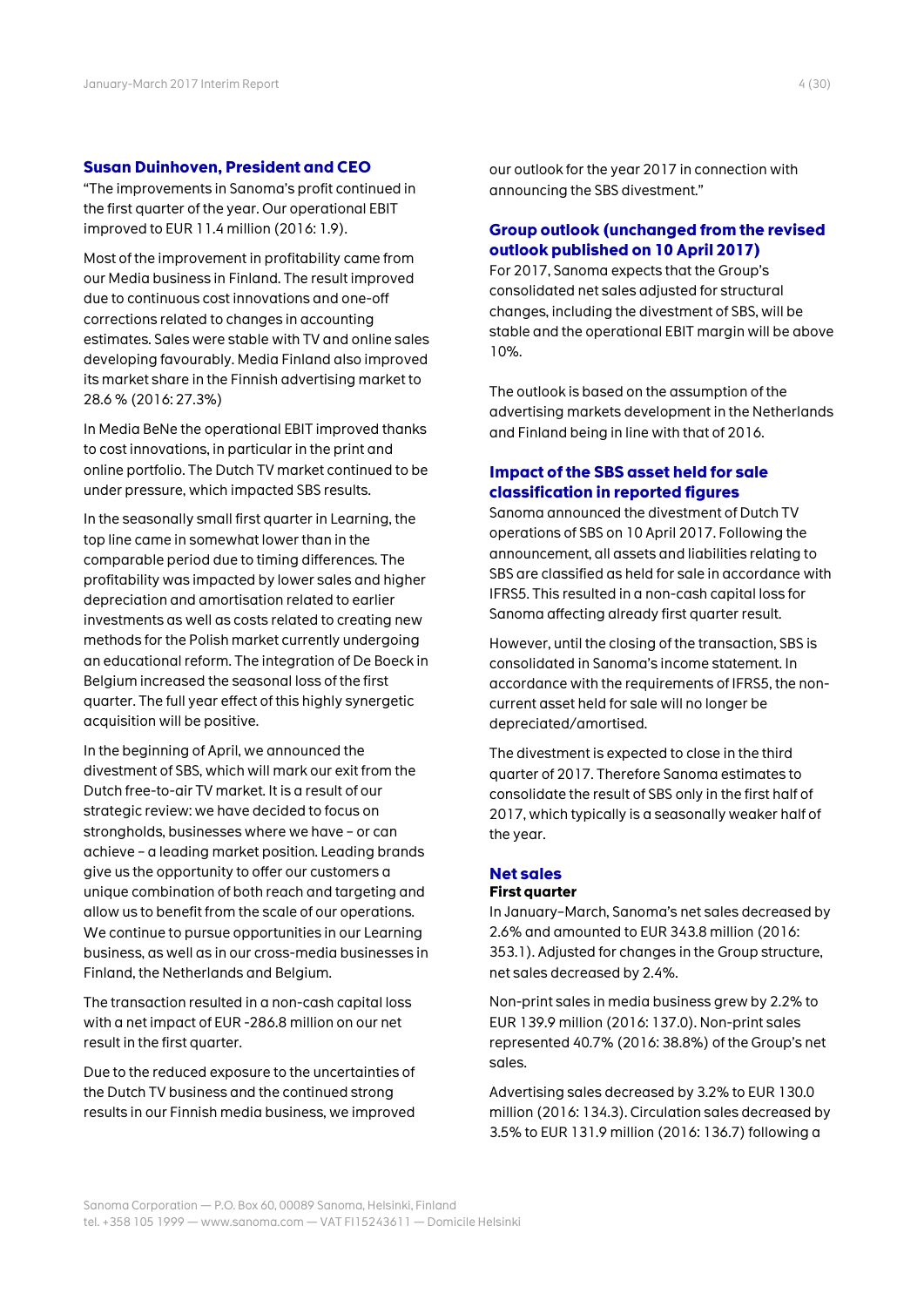decline in single copy sales both in the Netherlands and Finland. Net sales from learning solutions decreased by 3.6% to EUR 31.7 million (2016: 32.9) mainly due change in ordering pattern leading sales to shift from the first quarter of the year to the second. Other sales increased by 2.0% to EUR 50.2 million (2016: 49.3).

#### **Group's net sales by country, %**

|                    | $1 - 3/2017$ | $1 - 3/2016$ | $1 - 12/2016$ |
|--------------------|--------------|--------------|---------------|
| <b>Netherlands</b> | 46.7         | 47.7         | 46.5          |
| Finland            | 42.7         | 41.5         | 38.1          |
| Belgium            | 8.1          | 8.1          | 9.3           |
| Other              | 2.5          | 2.7          | 6.1           |
| <b>Total Group</b> | 100.0        | 100.0        | 100.0         |

#### **Group's net sales by type of sales, %**

|                    | $1 - 3/2017$ | $1 - 3/2016$ | $1 - 12/2016$ |
|--------------------|--------------|--------------|---------------|
| Advertising        | 37.8         | 38.0         | 35.7          |
| Subscription       | 27.7         | 26.9         | 23.1          |
| Single copy        | 10.6         | 11.8         | 10.2          |
| Learning           | 9.2          | 9.3          | 17.2          |
| Other              | 14.6         | 14.0         | 13.8          |
| <b>Total Group</b> | 100.0        | 100.0        | 100.0         |

Other sales mainly include press distribution and marketing services, custom publishing, event marketing, books and printing services.

#### **Result**

#### **First quarter**

In January–March, Sanoma's operational EBIT totalled EUR 11.4 million (2016: 1.9). Continuous cost innovations as well as one-off corrections, amounting to EUR 4.4 million, related to changes in accounting estimates improved the result.

The operational EBIT margin was 3.3% (2016: 0.5%) of net sales.

In the first quarter, the Group's total operating expenses, excluding items affecting comparability, decreased by 6.5%. Like-for-like cost of sales decreased by 7.4% and fixed costs by 5.9%. Paper costs decreased by 5.6%, transport and distribution service by 7.5% and employee benefit expenses by 5.6%.

In January–March, operating profit included net of EUR -427.3 million (2016: 1.2) of items affecting comparability, which were mostly related to capital loss on the SBS asset held for sale classification. This capital loss of the transaction, EUR -424.6 million, corresponds to 100% consolidation. Sanoma held 67% of shares in SBS. A related item amounting to EUR 137.7 million is booked under items affecting comparability in non-controlling interests, the net impact of the transaction in the first quarter being EUR -286.8 million. In the comparable period, the items affecting comparability were related to capital gains and restructuring expenses.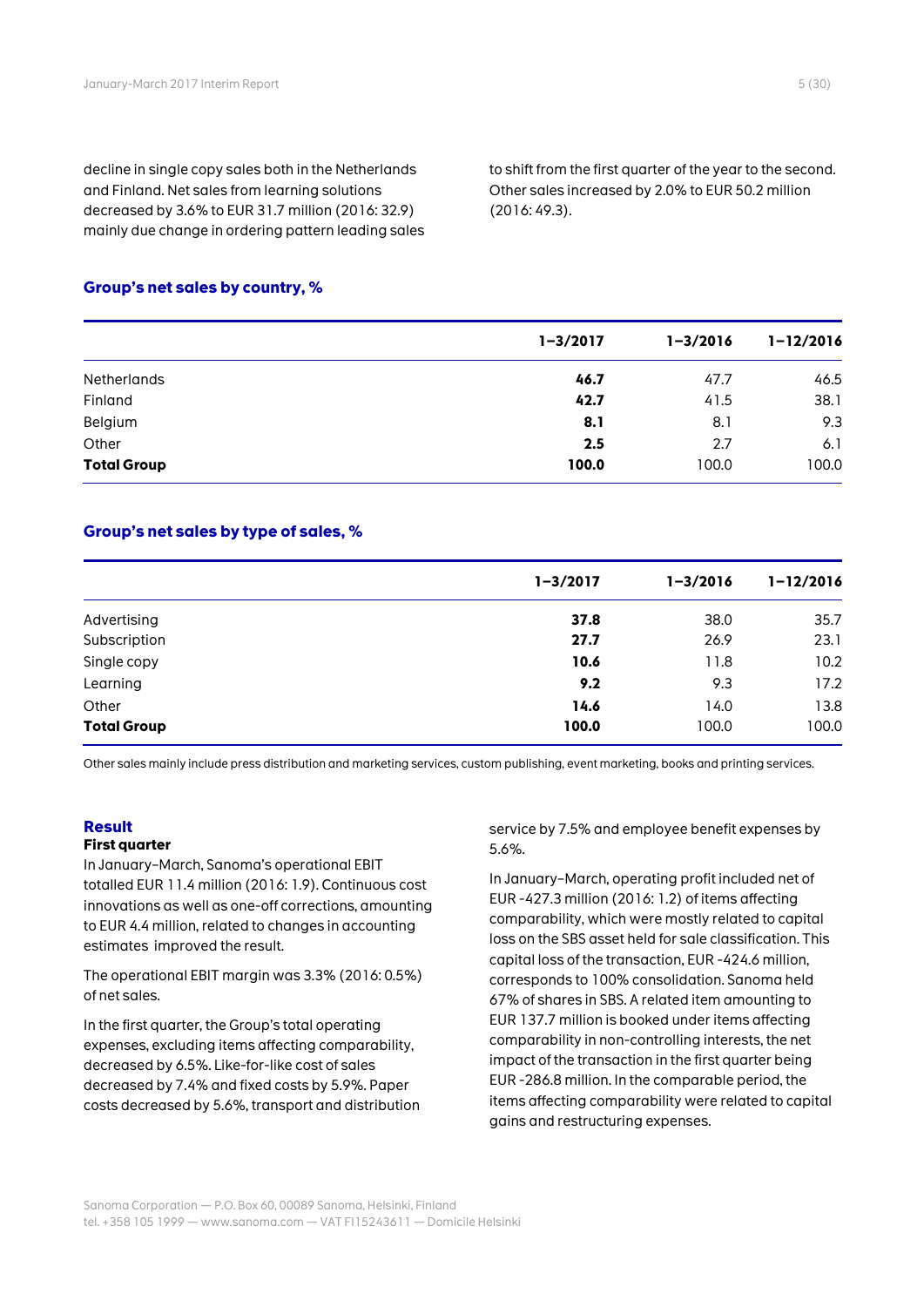Sanoma's net financial items totalled EUR -6.6 million (2016: -8.7). The improvement is related to lower interest expenses on the debt portfolio. The result before taxes amounted to EUR -422.4 million (2016: -5.5) in the first quarter. Earnings per share were EUR -1.76 (2016: -0.01). The decrease is related to the capital loss in connection with the SBS asset held for sale classification. Operational earnings per share improved to EUR 0.02 (2016: -0.04).

#### **Balance sheet and financial position**

At the end of March 2017, Sanoma's consolidated balance sheet totalled EUR 2,167.4 million (2016: 2,713.4). The decrease is mainly attributable to significantly lower goodwill and other intangible assets following the held for sale classification of SBS TV operations.

In January–March, the Group's cash flow from operations improved to EUR -42.4 million (2016: -56.7) mainly as a result of higher profitability and lower interest paid, partly offset by increase in working capital. Cash flow from operations per share was EUR -0.26 (2016: -0.35).

At the end of March, the net debt/adj. EBITDA ratio was 3.5 times (2016: 4.7) with the long-term target being below 2.5. The adjusted EBITDA used in this ratio is 12-month rolling operational EBITDA, where acquired operations are included and divested operations excluded, and where programming rights and prepublication rights have been raised above EBITDA on cash flow basis. The divestment of SBS will have a positive effect on the development of this ratio going forward.

Sanoma's equity related ratios were significantly affected by the capital loss booked in connection with the SBS asset held for sale classification. As a result, Sanoma's equity ratio was 27.4% (2016: 39.3%) at the end of March 2017. Sanoma's lenders have given their consent to the temporary decrease in the equity ratio. Sanoma maintains its long-term target to achieve 35%-45% equity ratio. The return on equity (ROE) was –30.1% and the return on investment (ROI) was -12.0%.

Equity totalled EUR 553.4 million (2016: 1,005.7). The decrease is related to the SBS asset held for sale classification. Equity per share was EUR 2.48 (2016: 4.44). Interest-bearing liabilities, including SBS

liabilities and cash, totalled EUR 908.2 million (2016: 902.1) and interest-bearing net debt amounted to EUR 864.2 million (2016: 822.6).

In March 2017 EUR 200 million of the Bond 2017 expired. Sanoma used commercial papers and bank financing to refinance the bond.

#### **Investments, acquisitions and divestments**

In January-March 2017, investments in tangible and intangible assets, including finance leases, amounted to EUR 8.4 million (2016: 5.7). Investments were mainly related to digital business and ICT systems.

In March 2017 Sanoma announced the divestment of online classifieds business Sanoma Baltics AS. As a result of the transaction, Sanoma will recognize a capital gain of around EUR 10 million in the second quarter results.

In January 2016, Sanoma acquired 80% stake in the Finnish learning services company Tutorhouse.

In January 2016, Sanoma divested the Finnish language service company AAC Global.

In February 2016, Sanoma sold its Dutch online car classifieds business Autotrader.nl to AutoScout24. As a result of the transaction Sanoma recognised a capital gain of EUR 13.3 million.

In June 2016, Sanoma acquired the Dutch cashback marketing companies, Kortingisleuk.nl and the remaining shares of Scoupy.

In June 2016, Sanoma acquired the K-12 educational publishing activities of Group De Boeck in Belgium.

In September 2016, Sanoma sold its Finnish Head Office custom publishing operations.

#### **Events after the review period**

On 10 April 2017 Sanoma announced that it has agreed to sell its 67% stake in the Dutch TV business SBS to Talpa for a net cash consideration of EUR 237 million and will obtain 100% ownership of the TV guide business Veronica Uitgeverij as part of the transaction.

Under IFRS5, SBS assets were classified as held for sale in the first quarter. The divestment will result in a non-cash capital loss of EUR 313 million, of which EUR 286.8 million is reported in items affecting comparability in the first quarter result 2017. The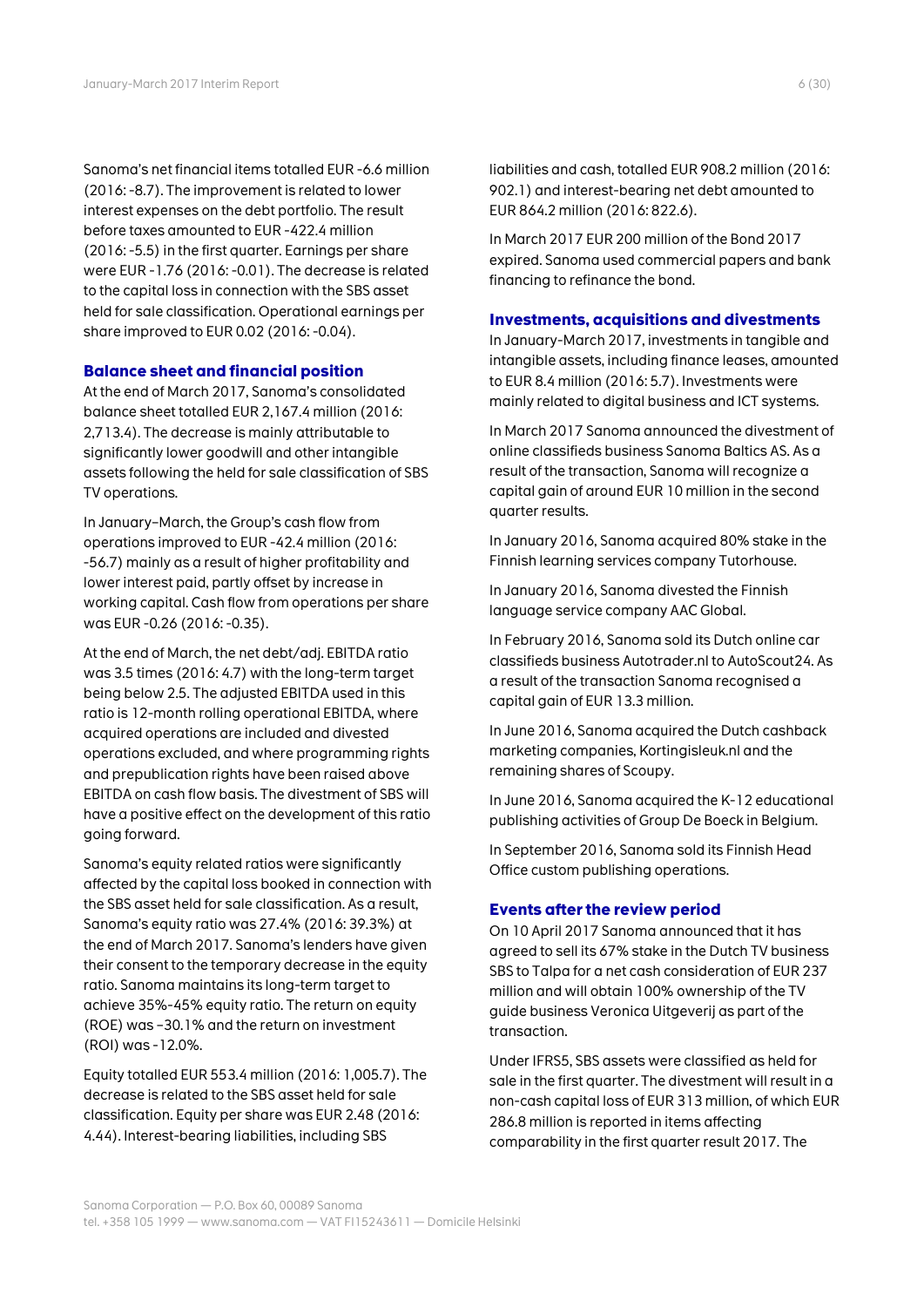divestment is subject to closing conditions including customary regulatory approvals and is expected to

close in the third quarter of 2017.

#### **Reconciliation of operational EBIT**

| <b>EUR million</b>                                                    | $1 - 3/$<br>2017 | $1 - 3/$<br>2016 | $1 - 12/$<br>2016 |
|-----------------------------------------------------------------------|------------------|------------------|-------------------|
| <b>OPERATING PROFIT</b>                                               | $-415.9$         | 3.1              | 196.6             |
| Items affecting comparability                                         |                  |                  |                   |
| <b>Media Bene</b>                                                     |                  |                  |                   |
| Impairments                                                           |                  |                  | $-13.6$           |
| Capital gains / losses *                                              | $-424.6$         | 13.3             | 13.3              |
| Restructuring expenses                                                |                  | $-9.4$           | $-25.5$           |
| <b>Others</b>                                                         |                  |                  |                   |
| Settlement of Dutch defined benefit pension plans                     |                  |                  | 40.8              |
| <b>Media Finland</b>                                                  |                  |                  |                   |
| Capital gains /losses                                                 | 0.9              |                  | 0.5               |
| Restructuring expenses                                                | $-0.4$           | $-0.9$           | $-7.5$            |
| Others                                                                |                  |                  |                   |
| Transfer of surplus assets in Sanoma Pension Fund                     |                  |                  | $-1.2$            |
| Learning                                                              |                  |                  |                   |
| Impairments                                                           |                  |                  | $-4.4$            |
| Restructuring expenses                                                | $-0.6$           | $-0.2$           | $-10.9$           |
| Others                                                                |                  |                  |                   |
| Settlement of Dutch defined benefit pension plans                     |                  |                  | 22.9              |
| Transfer of surplus assets in Sanoma Pension Fund                     |                  |                  | 3.0               |
| <b>Other companies</b>                                                |                  |                  |                   |
| Capital gains/losses                                                  |                  | 2.8              | 2.7               |
| Restructuring expenses                                                | $-2.7$           | $-4.5$           | $-0.4$            |
| Others                                                                |                  |                  |                   |
| Transfer of surplus assets in Sanoma Pension Fund                     |                  |                  | $-1.8$            |
| Settlement of Dutch defined benefit pension plans                     |                  |                  | 11.0              |
| <b>ITEMS AFFECTING COMPARABILITY</b>                                  | $-427.3$         | 1.2              | 28.7              |
| <b>OPERATIONAL EBIT</b>                                               | 11.4             | 1.9              | 167.9             |
| Impairment of loan                                                    |                  |                  | -4.6              |
| <b>ITEMS AFFECTING COMPARABILITY IN FINANCIAL INCOME AND EXPENSES</b> |                  |                  | $-4.6$            |
| ITEMS AFFECTING COMPARABILITY IN NON-CONTROLLING INTERESTS *          | 137.7            |                  |                   |

\* The capital loss of EUR -424.6 million in operating profit and a EUR 137.7 million adjustment in non-controlling interests relate to the SBS asset held for sale classification. Total impact in the net result is EUR -286.8 million.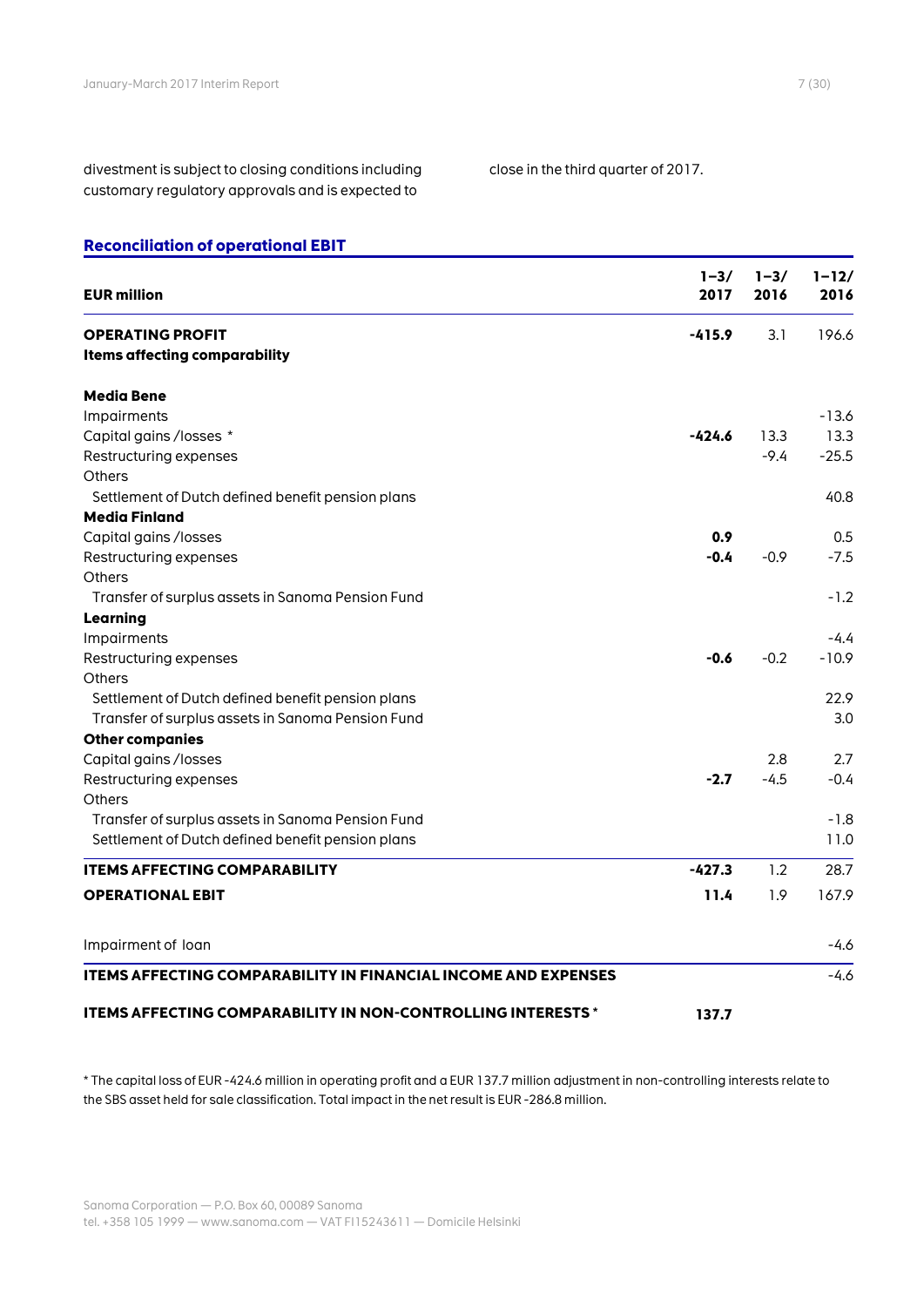#### **Reconciliation of operational EPS**

| <b>EUR million</b>                                                                                   | $1 - 3/$<br>2017 | $1 - 3/$<br>2016 | $1 - 12/$<br>2016 |
|------------------------------------------------------------------------------------------------------|------------------|------------------|-------------------|
| <b>RESULT FOR THE PERIOD ATTRIBUTABLE TO THE</b><br><b>EQUITY HOLDERS OF THE PARENT COMPANY</b>      | $-285.1$         | 0.0              | 110.8             |
| Current year interest on the hybrid bond net of tax                                                  |                  | $-1.4$           | $-5.5$            |
| Items affecting comparability*                                                                       | 288.8            | $-5.5$           | $-22.5$           |
| <b>OPERATIONAL RESULT FOR THE PERIOD ATTRIBUTABLE</b><br>TO THE EQUITY HOLDERS OF THE PARENT COMPANY | 3.7              | $-6.9$           | 82.8              |
| Adjusted average number of shares                                                                    | 162.389.388      | 162.165.006      | 162.291.679       |
| <b>Operational EPS</b>                                                                               | 0.02             | $-0.04$          | 0.51              |

\* When calculating operational earnings per share, the tax effect and the non-controlling interests' share of the items affecting comparability has been deducted.

#### **Reconciliation of interest-bearing net debt**

| <b>EUR million</b>                | 31.3.2017 | 31.3.2016 | 31.12.2016 |
|-----------------------------------|-----------|-----------|------------|
| Non-current financial liabilities | 364.9     | 125.5     | 239.1      |
| Current financial liabilities     | 543.3     | 776.6     | 590.5      |
| Cash and cash equivalents         | $-44.0$   | $-79.5$   | -43.4      |
| Interest-bearing net debt         | 864.2     | 822.6     | 786.2      |

Interest-bearing net debt includes financial assets and liabilities of SBS that are presented as part of assets and liabilities held for sale in the balance sheet 31 March 2017. More details are presented on p. 28.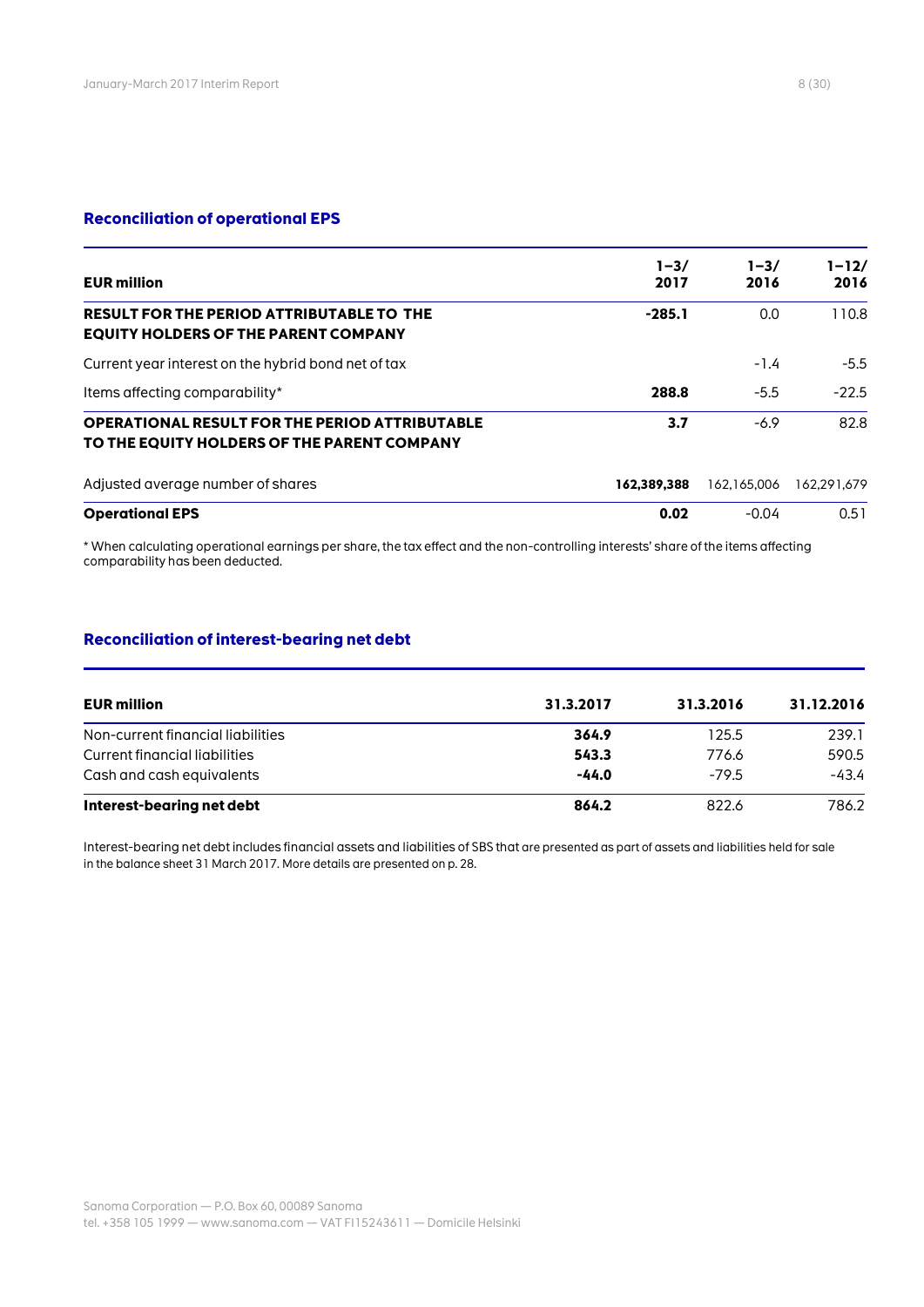## **Consumer Media**

The Consumer Media segment includes two strategic business units: Sanoma Media BeNe and Sanoma Media Finland.

#### **Consumer Media sales by type of sales, %**

|                             | $1 - 3/2017$ | $1 - 3/2016$ | $1 - 12/2016$ |
|-----------------------------|--------------|--------------|---------------|
| Advertising                 | 41.6         | 42.0         | 43.1          |
| Subscription                | 30.5         | 29.6         | 28.0          |
| Single copy                 | 11.7         | 13.1         | 12.3          |
| Other                       | 16.1         | 15.3         | 16.6          |
| <b>Total Consumer Media</b> | 100.0        | 100.0        | 100.0         |

Other sales mainly include press distribution and marketing services, event marketing, custom publishing, books and printing services.

#### **Circulation sales growth, % (based on reported figures, not adjusted for structural changes)**

|                                  |              |             | $1 - 3/2017$ vs. $1 - 3/2016$ |              | 1-12/2016 vs. 1-12/2015 |                      |
|----------------------------------|--------------|-------------|-------------------------------|--------------|-------------------------|----------------------|
|                                  | Subscription | Single copy | Total<br>circulation          | Subscription | Single copy             | Total<br>circulation |
| Media BeNe                       | 0            | $-13$       | -5                            | -7           | $-16$                   | -11                  |
| Media Finland                    | $+$ ]        | $-12$       | -1                            | $+2$         | -9                      | $\mathbf 0$          |
| of which Magazines incl. online  | $-5$         | -6          | -5                            | $+1$         | $-7$                    | $+1$                 |
| of which Newspapers incl. online | $+3$         | $-11$       | -1                            | $+2$         | $-9$                    | $-2$                 |
| of which Pay-TV & Pay-VOD        | $+14$        | $-100$      | $+10$                         | $+9$         | $-20$                   | +8                   |
| <b>Total Consumer Media</b>      | 0            | $-12$       | -3                            | -2           | $-14$                   | -6                   |

#### **Advertising sales growth, % (based on reported figures, not adjusted for structural changes)**

|                             |       |           | $1 - 3/2017$ vs. $1 - 3/2016$ |       |           | 1-12/2016 vs. 1-12/2015     |
|-----------------------------|-------|-----------|-------------------------------|-------|-----------|-----------------------------|
|                             | Print | Non-print | Total<br>advertising          | Print | Non-print | <b>Total</b><br>advertising |
| Media BeNe                  | $-10$ | -7        | -7                            | -32   | 0         | -6                          |
| Media Finland               | -11   | $+7$      | $+1$                          | -7    | $+11$     | $+4$                        |
| <b>Total Consumer Media</b> | -11   | -1        | -3                            | $-18$ | $+4$      | $-2$                        |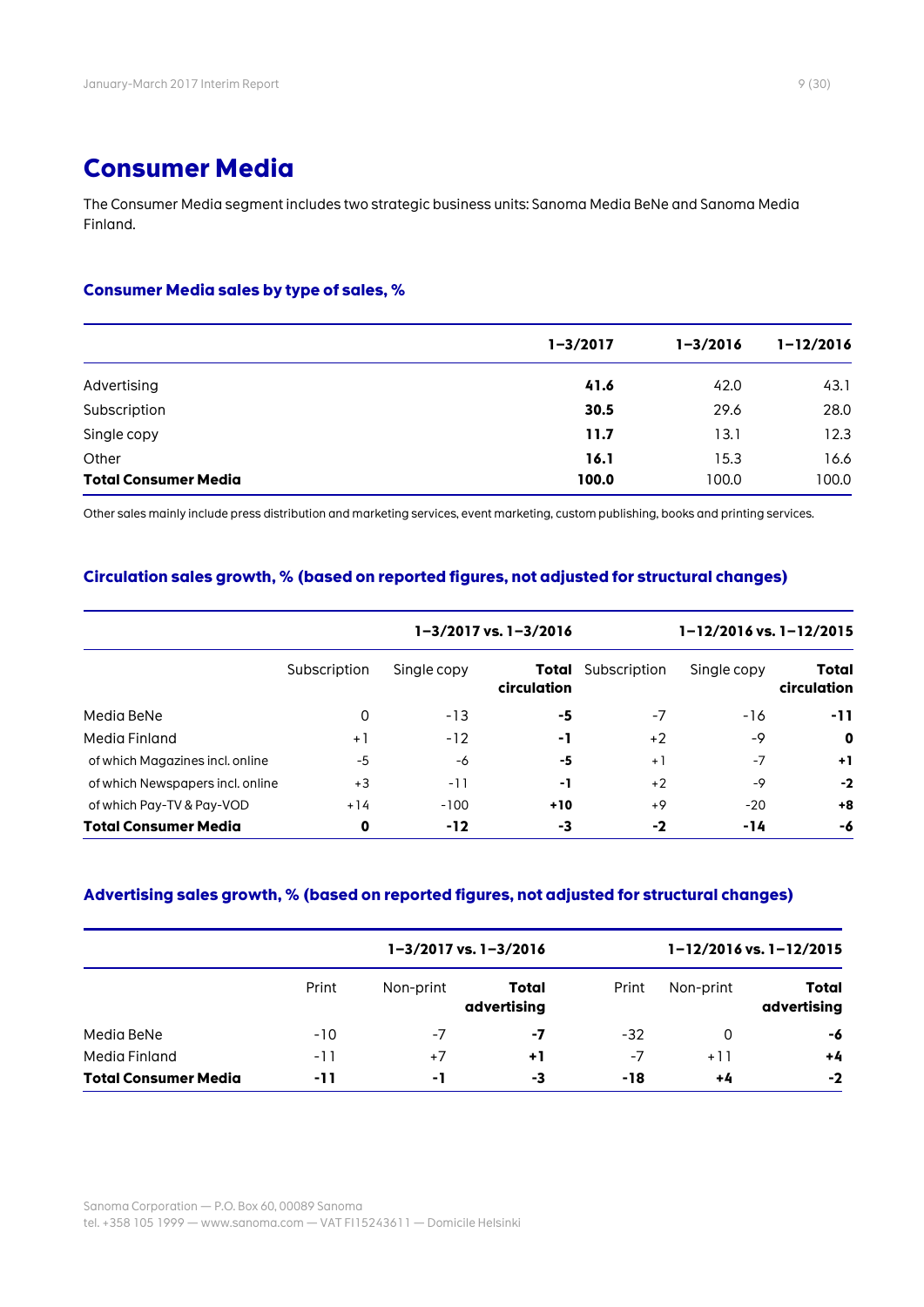#### **Media BeNe**

Sanoma Media BeNe includes the Dutch and Belgian consumer media operations as well as the Dutch press distribution business Aldipress. In the Netherlands, we have a leading cross media portfolio with 40 strong brands and strong market positions in magazines, events, custom media, e-commerce, websites and apps. In Belgium, Sanoma is a prominent multi-media company, with quality magazines and digital media focusing around Women and Home & Deco. Through combining content and customer data, we develop successful marketing solutions for our clients. In total, Sanoma Media BeNe reaches over 15 million consumers every week. In the Netherlands, Sanoma is in the process of divesting its four free-to-air TV channels and an online video platform.

- Media BeNe's organic net sales decreased by 4% during the first quarter of 2017.
- $-$  SBS advertising sales were impacted by the negative development of the Dutch TV advertising market. The viewing share of SBS TV operations decreased and the negative viewing time trends in the Dutch market continued.
- Profitability improved during the first quarter as a result of cost innovations, in particular in the Dutch and Belgium print and online portfolio.
- $-$  Sanoma has agreed to sell its share, 67% of shares, in the SBS TV operations to Sanoma's long-term partner and co-shareholder Talpa. The closing of the transaction is expected in the third quarter of 2017.

| <b>EUR million</b>                                 | $1 - 3/$<br>2017 | $1 - 3/$<br>2016 | Change<br>℅ | $1 - 12/$<br>2016 |
|----------------------------------------------------|------------------|------------------|-------------|-------------------|
| Net sales                                          | 168.1            | 175.6            | $-4.3$      | 775.9             |
| Non-print                                          | 76.4             | 77.8             | $-1.8$      | 376.3             |
| Print                                              | 80.9             | 87.1             | $-7.0$      | 353.5             |
| Other                                              | 10.8             | 10.8             | $-0,1$      | 46.1              |
| Operational EBIT *                                 | 9.3              | 7.4              | 25.9        | 85.6              |
| % of net sales                                     | 5.5              | 4.2              |             | 11.0              |
| Operating profit                                   | $-408.0$         | 11.4             |             | 100.6             |
| Capital expenditure                                | 3.2              | 1.1              |             | 5.8               |
| Number of employees at the end of the period (FTE) | 1,734            | 1,841            | $-5.9$      | 1,768             |
| Average number of employees (FTE)                  | 1,736            | 1,872            | $-7.3$      | 1,799             |

#### **Key indicators (based on reported figures, not adjusted for structural changes)**

\* Reconciliation of operational EBIT is presented in a separate table on page 7.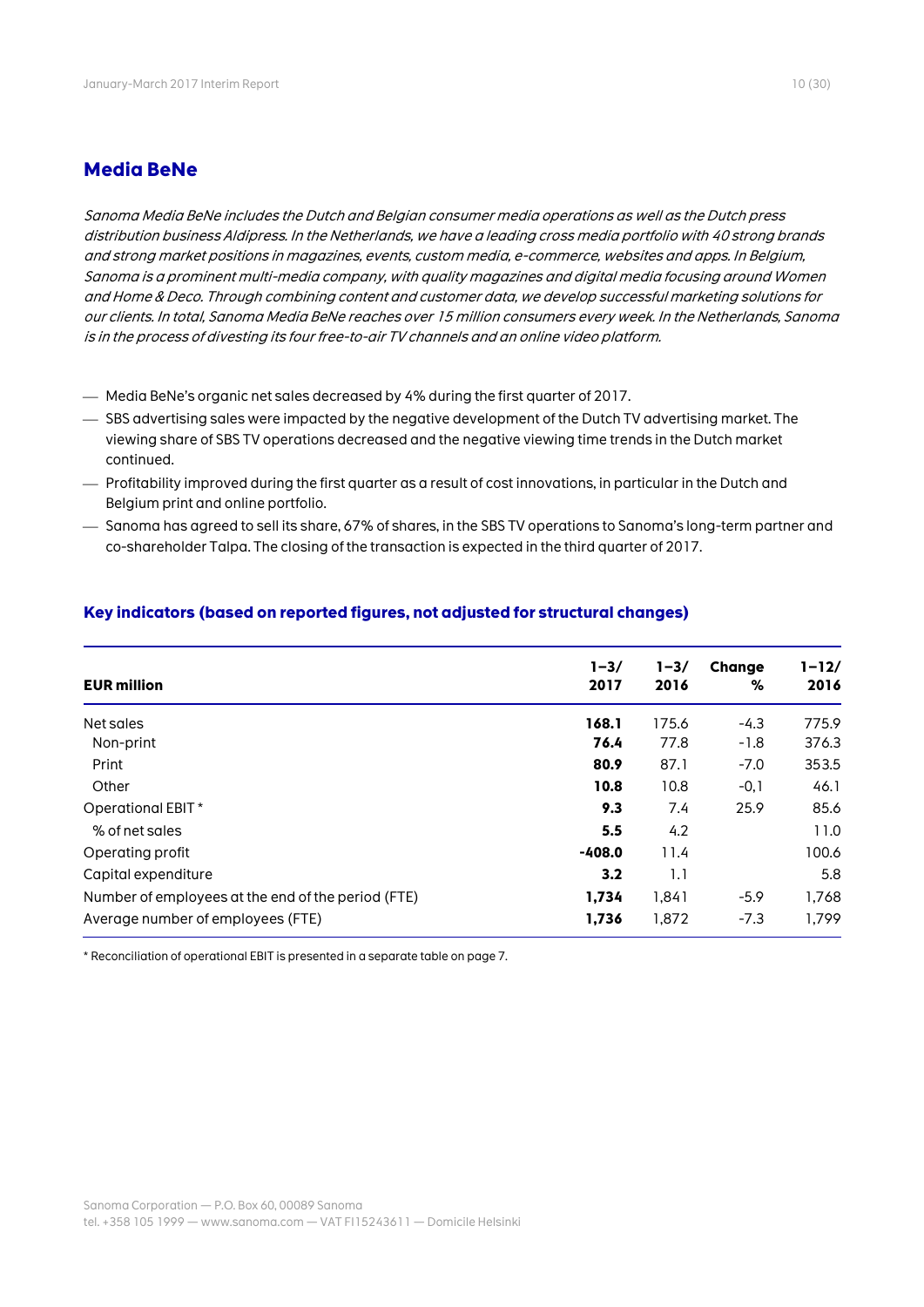#### **Operational indicators, %**

|                                                   | $1 - 3/$ | $1 - 3/$ | 1–12/ |
|---------------------------------------------------|----------|----------|-------|
|                                                   | 2017     | 2016     | 2016  |
| <b>Dutch TV operations</b>                        |          |          |       |
| TV channels' share of TV advertising              | 23.0     | 23.3     | 24.5  |
| TV channels' national viewing share (20-54 years) | 19.1     | 20.9     | 20.3  |
| TV channels' national viewing share (6+ years)    | 17.2     | 18.2     | 18.6  |

#### **First quarter**

In January–March, net sales in Media BeNe decreased by 4.3% to EUR 168.1 million (2016: 175.6). Adjusted for structural changes, net sales decreased by 3.9%.

Non-print sales amounted to EUR 76.4 million (2016: 77.8) and represented 45.4% (2016: 44.3%) of net sales.

Advertising sales decreased by 7.0%, mainly due to lower TV advertising sales, and represented 37.4% (2016: 38.5%) of net sales. Subscription sales were stable, but single copy sales declined causing circulation sales to decrease by 5.4%, Circulation sales represented 40.2% (2016: 40.7%) of net sales.

Based on the preliminary market information, Sanoma estimates that the advertising market in the Netherlands increased by 3%. Advertising increased on a net basis in online including search by 7%, whereas the advertising declined in TV by 3% and in consumer magazines by 7% in January–March.

Operational EBIT in Media BeNe in January–March increased to EUR 9.3 million (2016: 7.4), due to cost innovations improving in particular the performance of the print and online portfolio.

Items affecting comparability included in the operating profit totalled EUR -424.6 million (2016: 4.0) and were related to capital loss on the SBS asset held for sale classification. This capital loss corresponds to 100% consolidation. A related item amounting to EUR 137.7 million is booked under items affecting comparability in non-controlling interests. The net result impact of the SBS asset held for sale classification in the first quarter was therefore EUR -286.8 million. In the comparable period, items affecting comparability consisted of capital gains and restructuring expenses.

Media BeNe's investments in tangible and intangible assets totalled EUR 3.2 million (2016: 1.1) in January– March and consisted mainly of brand-related investments.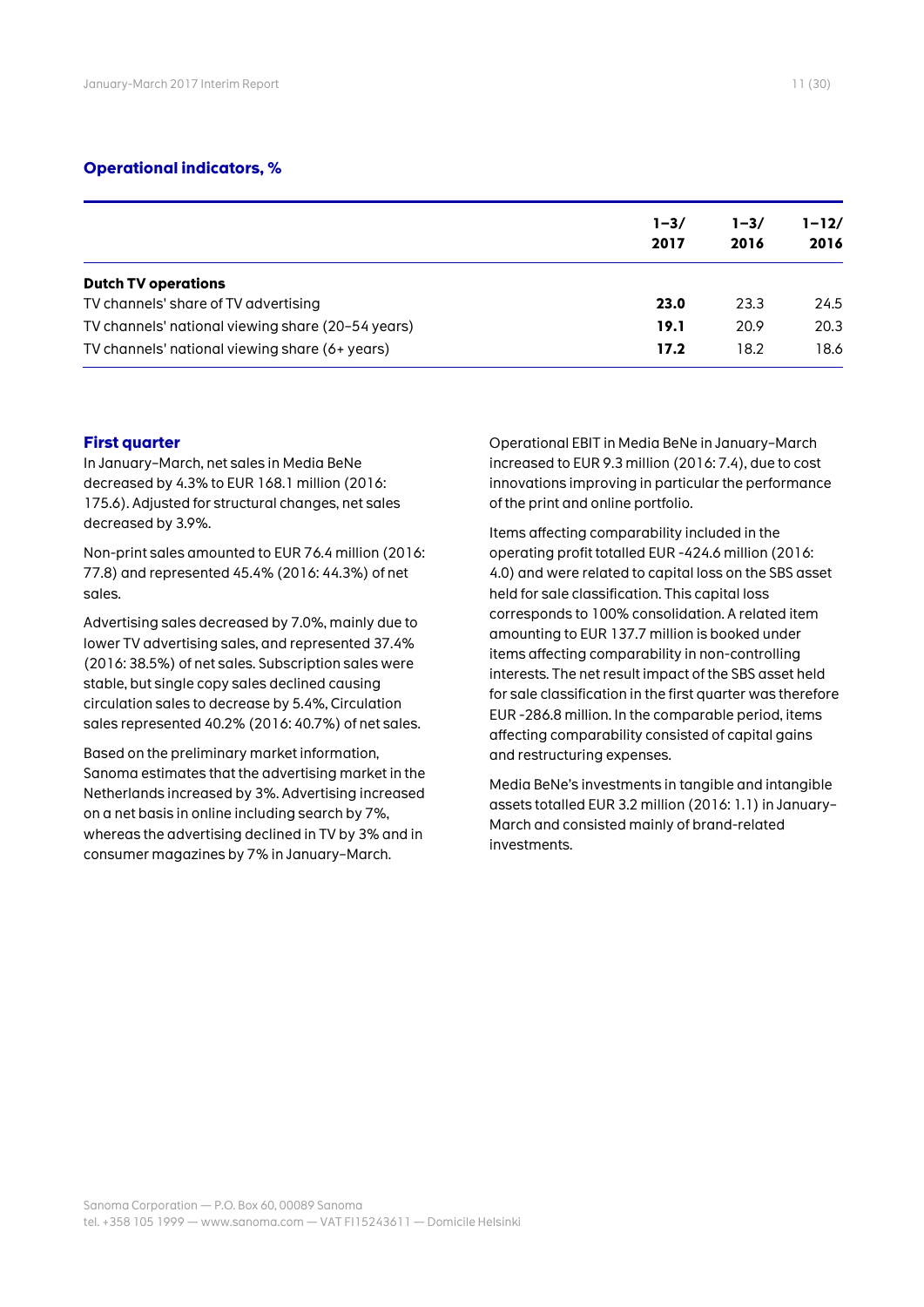#### **Media Finland**

Sanoma Media Finland is the leading media company in Finland. We provide information, experiences, inspiration and entertainment through multiple media platforms: newspapers, TV, radio, magazines, online and mobile channels. We have leading brands and services, like Aku Ankka, Me Naiset, Helsingin Sanomat, Oikotie, Ilta-Sanomat, Nelonen, Radio Suomipop and Ruutu. Sanoma's brands reach almost all Finns every day. For advertisers, we are a trusted partner with insight, impact and reach.

- Media Finland's organic net sales remained stable. Digital and TV sales developed positively.
- Media Finland continued to improve its market position and its share of the Finnish advertising market rose to 28.6% (2016: 27.3%)
- Operational EBIT improved due to continued cost innovations, one-off corrections and a better sales mix.

#### **Key indicators (based on reported figures, not adjusted for structural changes)**

| <b>EUR million</b>                                 | $1 - 3/$<br>2017 | $1 - 3/$<br>2016 | Change<br>% | $1 - 12/$<br>2016 |
|----------------------------------------------------|------------------|------------------|-------------|-------------------|
| Net sales                                          | 144.1            | 144.5            | $-0.3$      | 580.9             |
| Non-print                                          | 63.6             | 59.2             | 7.3         | 242.0             |
| Print                                              | 80.6             | 85.3             | $-5.5$      | 338.9             |
| Operational EBIT *                                 | 19.0             | 11.0             | 72.4        | 49.5              |
| % of net sales                                     | 13.2             | 7.6              |             | 8.5               |
| Operating profit                                   | 19.6             | 10.1             | 93.2        | 41.3              |
| Capital expenditure                                | 0.8              | 1.2              | $-32.2$     | 5.2               |
| Number of employees at the end of the period (FTE) | 1,718            | 1.794            | $-4.2$      | 1.718             |
| Average number of employees (FTE)                  | 1,719            | 1,801            | -4.6        | 1.797             |

\* Reconciliation of operational EBIT is presented in a separate table on page 7.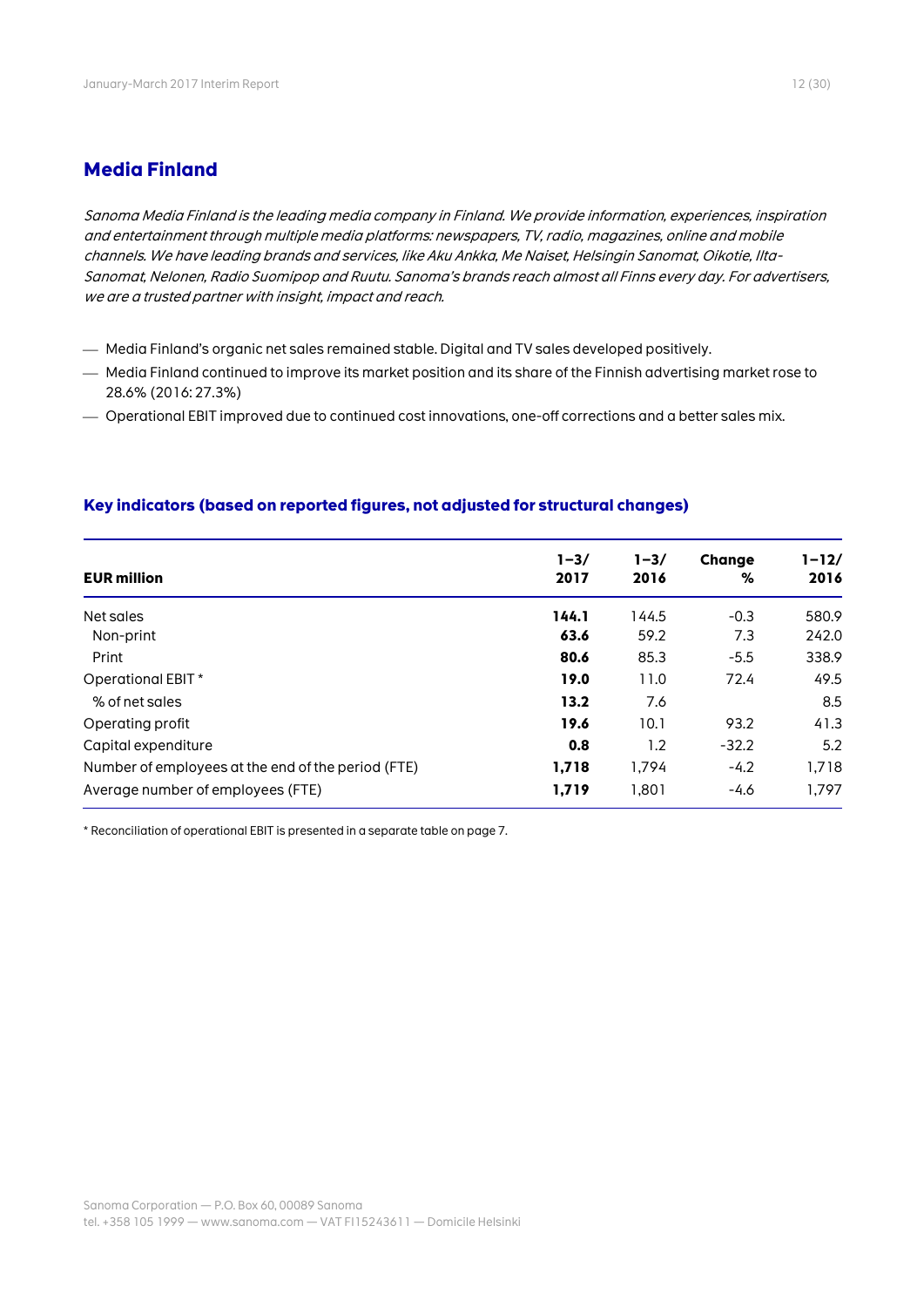#### **Operational indicators, %**

|                                                              | $1 - 3/$<br>2017 | $1 - 3/$<br>2016 | 1–12/<br>2016 |
|--------------------------------------------------------------|------------------|------------------|---------------|
| <b>Finnish TV operations</b>                                 |                  |                  |               |
| TV channels' share of TV advertising                         | 38.2             | 35.9             | 35.3          |
| TV channels' national commercial viewing share (10-44 years) | 36.1             | 37.4             | 36.9          |
| TV channels' national viewing share (10+ years)              | 15.7             | 16.9             | 16.6          |

#### **First quarter**

In January–March, net sales in Media Finland were stable at EUR 144.1 million (2016: 144.5). Adjusted for structural changes, net sales increased by 0.4%.

Non-print sales grew by 7.3% to EUR 63.6 million (2016: 59.2), driven by growth in digital and TV sales and represented 44.1% (2016: 41.0%)

Advertising sales for Media Finland were stable and represented 46.6% (2016: 46.2%) of net sales. Circulation sales decreased by 1.4% due to lower single copy sales. Circulation sales represented 44.7% (2016: 45.2%) of net sales.

According to TNS Gallup, the advertising market in Finland decreased on a net basis by 5% in the first quarter. Advertising in magazines decreased by 11%, in newspapers by 14% and in TV by 6%, whereas advertising on radio increased by 4% and in online excluding search by 7%.

Operational EBIT in Media Finland in January–March increased to EUR 19.0 million (2016: 11.0) due to continued cost innovations, one-off corrections related to changes in accounting estimates , amounting to EUR 4.4 million, and a better sales mix.

Items affecting comparability included in the operating profit totalled EUR 0.5 million (2016: -0.9) consisting of capital gain related to earlier divestment of Lehtimedia and restructuring expenses. In the comparable period, items affecting comparability consisted of restructuring expenses.

Media Finland's investments in tangible and intangible assets totalled EUR 0.8 million (2016: 1.2) in January–March and were mainly related to maintenance capital expenditure.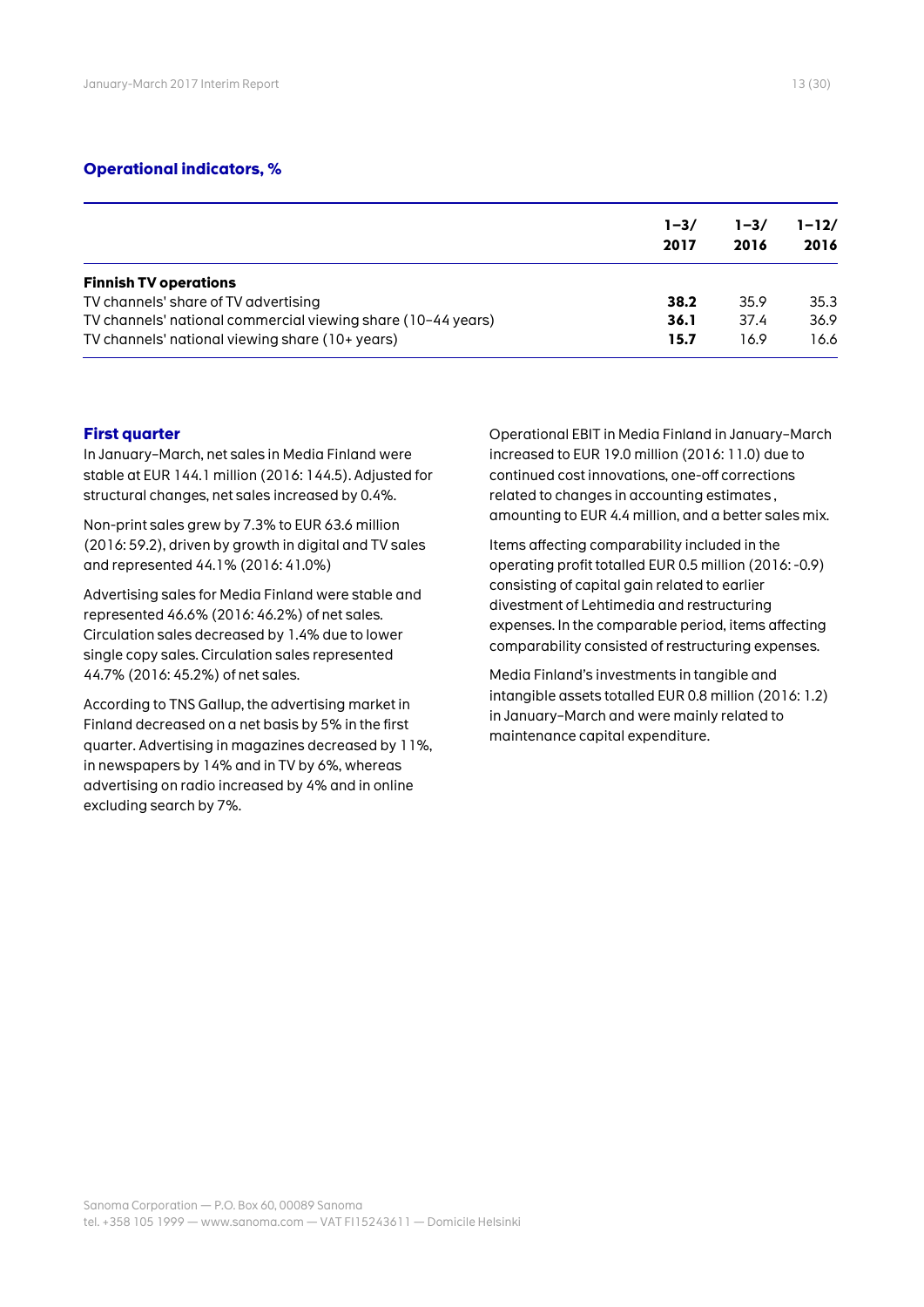## **Learning**

Sanoma Learning is one of Europe's leading learning companies, serving some 10 million students and one million teachers. Through our multi-channel learning solutions we help to engage students in achieving good learning outcomes, and support the effective work of the professional teacher in primary, secondary and vocational education. Through our local companies, we contribute to some of the world's best performing education systems including Finland, the Netherlands, Belgium, Poland and Sweden.

- Net sales decreased somewhat in the seasonally minor first quarter. The decrease is primarily due to changes in ordering pattern leading orders to be executed in the second quarter especially in the Netherlands.
- The operational EBIT decreased due to higher depreciation and amortisation related to earlier investments, lower sales, costs related to developing new learning methods in Poland and consolidation of De Boeck.

|                                                    | $1 - 3/$ | 1–3/    | Change  | 1–12/  |
|----------------------------------------------------|----------|---------|---------|--------|
| <b>EUR million</b>                                 | 2017     | 2016    | %       | 2016   |
| Net sales                                          | 31.7     | 32.9    | $-3.6$  | 282.6  |
| <b>Netherlands</b>                                 | 17.8     | 19.7    | -9.8    | 94.4   |
| Poland                                             | 4.3      | 4.5     | $-3.9$  | 70.8   |
| Finland                                            | 3.7      | 3.2     | 14.7    | 48.1   |
| Belgium                                            | 2.4      | 1.4     | 70.9    | 44.8   |
| Sweden                                             | 3.5      | 4.1     | $-14.2$ | 25.1   |
| Other companies and eliminations                   | 0.0      | $-0.1$  |         | $-0.6$ |
| Operational EBIT*                                  | $-15.0$  | $-10.9$ |         | 56.8   |
| % of net sales                                     | $-47.3$  | $-33.2$ |         | 20.1   |
| Operating profit                                   | $-15.5$  | $-11.1$ |         | 67.4   |
| Capital expenditure                                | 3.3      | 2.8     | 18.7    | 17.7   |
| Number of employees at the end of the period (FTE) | 1,448    | 1,364   | 6.2     | 1,439  |
| Average number of employees (FTE)                  | 1,442    | 1,422   | 1.4     | 1,413  |

#### **Key indicators (based on reported figures, not adjusted for structural changes)**

\* Reconciliation of operational EBIT is presented in a separate table on page 7.

#### **First quarter**

In January–March, net sales decreased by 3.6% to EUR 31.7 million (2016: 32.9) mainly due to changes in ordering pattern affecting the first quarter sales in the Netherlands. Adjusted for structural changes, net sales decreased by 7.2%.

The learning business has, by nature, an annual cycle and strong seasonality. It accrues most of its net sales and results during the second and third quarters, whereas the first and fourth quarters are typically loss-making.

Operational EBIT in the Learning segment decreased to EUR -15.0 million (2016: -10.9). In addition to lower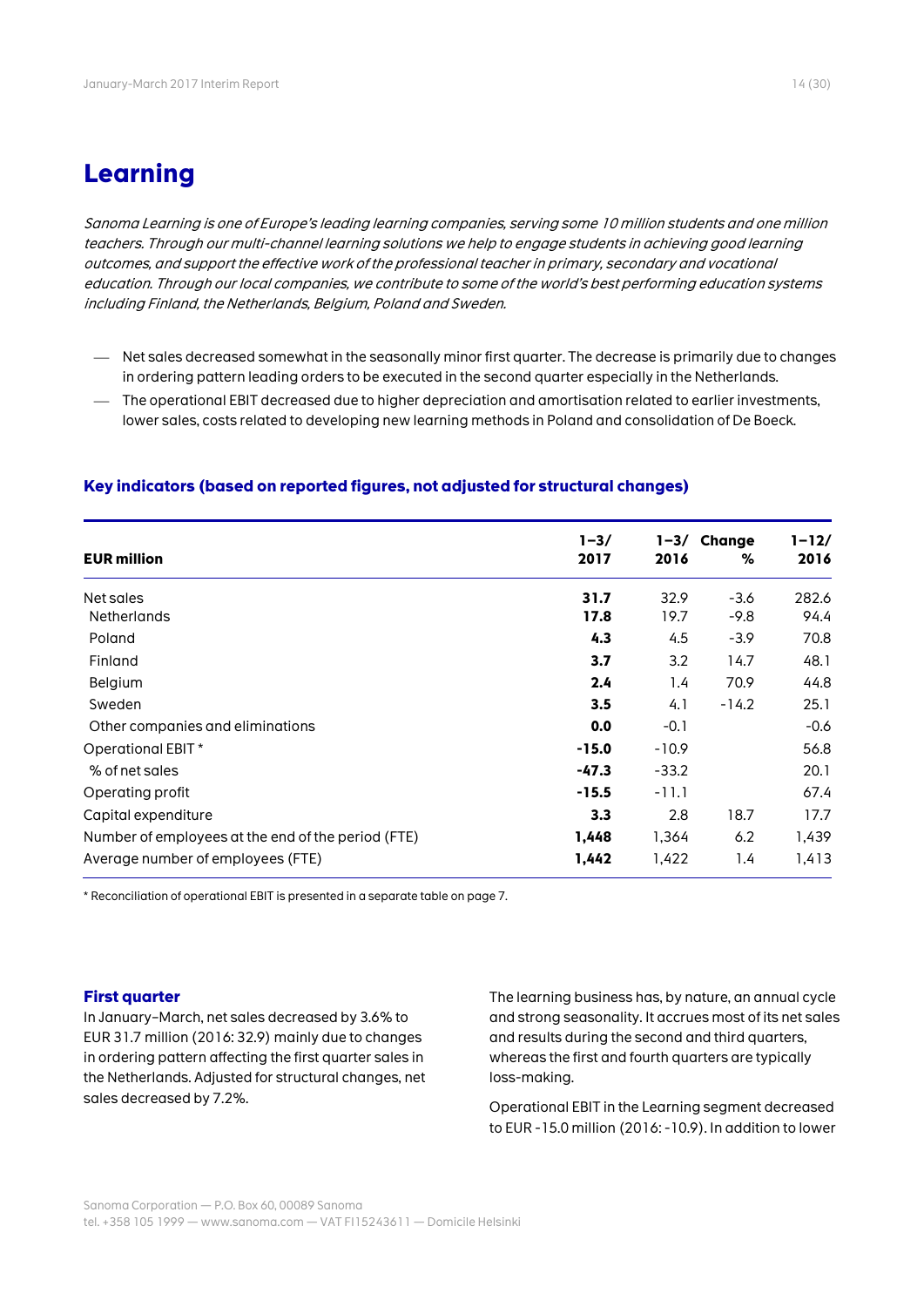sales, higher depreciation and amortisation related to earlier investments, costs related to creating new methods in Poland and the consolidation of De Boeck in a typically loss-making quarter decreased profits.

Items affecting comparability included in the operating profit totalled EUR -0.6 million (2016: -0.2) consisting of restructuring expenses.

Learning's investments in tangible and intangible assets totalled EUR 3.3 million (2016: 2.8) in January– March. They were mainly related to investments in digital platforms and ICT.

## **The Group**

#### **Personnel**

In January–March 2017, the average number of personnel (FTE) employed by the Sanoma Group was 5,181 (2016: 5,602). At the end of March, the number of Group employees (FTE) was 5,188 (2016: 5,379). In full-time equivalents, Media BeNe had 1,734 (2016: 1,841) employees at the end of March and Media Finland 1,718 (2016: 1,794). Learning had 1,448 (2016: 1,364) and other operations 288 (2016: 380) employees (FTE) at the end of March 2017. Wages, salaries and fees to Sanoma's employees, including the expense recognition of share based payments, amounted to EUR 75.5 million (2016: 85.1).

#### **Dividend**

The Annual General Meeting on 21 March 2017 decided to pay a dividend of EUR 0.20 for the year 2016 (2015: 0.10) per share. The dividends were paid on 30 March 2017.

#### **Shares and holdings**

In January–March 2017, a total of 9,918,734 (2016: 13,497,086) Sanoma shares were traded on the Nasdaq Helsinki and traded shares accounted for some 6% (2016: 8%) of the average number of shares. Sanoma's shares traded on the Nasdaq Helsinki corresponded to around 74% (2016: 80%) of the total traded share volume on stock exchanges.

During the first three months, the volume-weighted average price of a Sanoma share on the Nasdaq Helsinki was EUR 8.17 (2016: EUR 4.08), with a low of EUR 7.62 (2016: EUR 3.51) and a high of EUR 8.91 (2016: EUR 4.78). At the end of March, Sanoma's market capitalisation was EUR 1,275 million (2016: 698), with Sanoma's share closing at EUR 7.85 (2016: 4.30). At the end of March, Sanoma's registered share capital was EUR 71,258,986.82 and the number of shares was 162,812,093.

At the end of March, the company held a total of 316,519 own shares, representing 0.2% of all Sanoma shares and votes.

#### **Board of Directors, auditors and management**

The AGM held on 21 March 2017 confirmed the number of Sanoma's Board members as nine. Board members Pekka Ala-Pietilä, Antti Herlin, Anne Brunila, Mika Ihamuotila, Nils Ittonen, Denise Koopmans, Robin Langenskiöld, Rafaela Seppälä and Kai Öistämö, were re-elected as Board members. Pekka Ala-Pietilä was elected as Chairman of the Board and Antti Herlin as Vice Chairman. The AGM decided to amend the term of office of Board members to be one year.

The AGM appointed audit firm

PricewaterhouseCoopers Oy, with Samuli Perälä, Authorised Public Accountant, as the auditor with principal responsibility, as the auditor of the Company.

At the end of March 2017, the Executive Management Group (EMG) comprises: Susan Duinhoven (President and CEO of the Sanoma Group), Markus Holm (CFO and COO), Kim Ignatius (Executive Vice President), Pia Kalsta (CEO Sanoma Media Finland), John Martin (CEO Sanoma Learning) and Peter de Mönnink (CEO Sanoma Media BeNe).

#### **Board authorisations**

The AGM held on 12 April 2016 authorised the Board of Directors to decide on an issuance of a maximum of 50,000,000 new shares and a transfer of a maximum of 5,000,000 treasury shares. The authorisation will be valid until 30 June 2019. In a directed share issue, a maximum of 41,000,000 shares can be issued or transferred.

The AGM held on 21 March 2017 authorised the Board to decide on the repurchase of maximum of 16,000,000 Company's own shares. The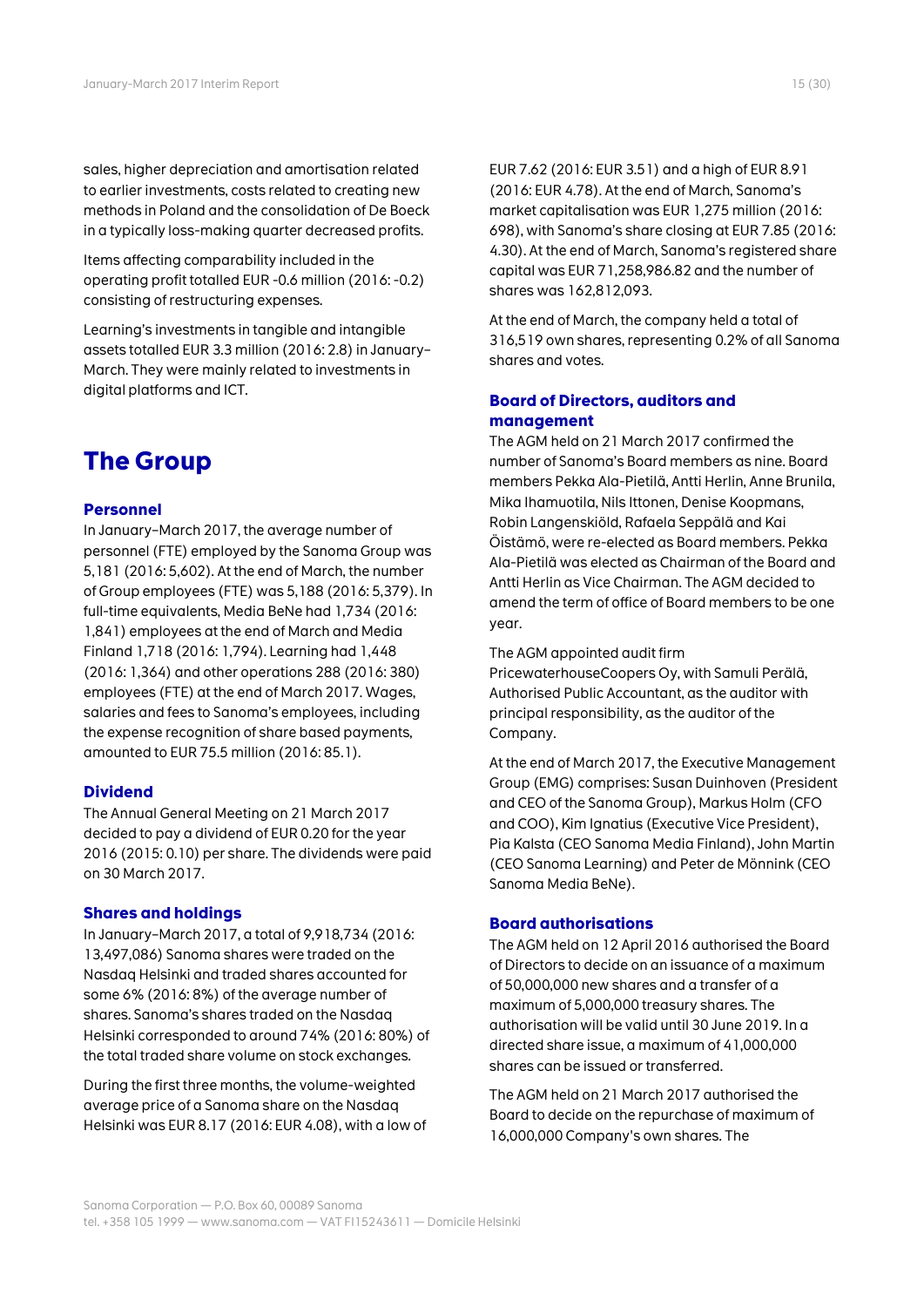authorisation is effective until 30 June 2018 and terminates the corresponding authorisation granted by the AGM on 12 April 2016.

These shares will be purchased with the Company's unrestricted shareholders' equity, and the repurchases will reduce funds available for distribution on profits. The shares will be repurchased to develop the Company's capital structure, carry out or finance potential corporate acquisitions or other business arrangements, to be used as a part of the Company's incentive programme or to be otherwise conveyed further, retained as treasury shares, or cancelled.

The shares can be repurchased either through a tender offer made to all shareholders on equal terms or in other proportion than that of the current shareholders at the market price of the repurchase moment on the Nasdaq Helsinki.

#### **Seasonal fluctuation**

The net sales and results of media businesses are particularly affected by the development of advertising. Advertising sales are influenced, for example, by the number of newspaper and magazine issues published each quarter, which varies annually. TV advertising in Finland and the Netherlands is usually strongest in the second and fourth quarters. Learning accrues most of its net sales and results during the second and third quarters. Seasonal business fluctuations influence the Group's net sales and operating profit, with the first quarter traditionally being clearly the smallest one for both.

#### **Significant near term risks and uncertainty factors**

The most significant risks and uncertainty factors Sanoma currently faces are described in the Financial Statements and on the Group's website at Sanoma.com, together with the Group's main principles of risk management.

Many of the identified risks relate to changes in customer preferences. The driving forces behind these changes are the on-going digitisation process and the decrease of viewing time in free-to-air TV. Sanoma takes actions in all its strategic business units to respond to these challenges. These changes in consumer behaviour create potential risks related to advertising volumes and pricing, in particular with the trend of increasing mobile usage.

With regard to changing customer preferences and digitisation, new entrants might be able to better utilise these changes and therefore gain market share from Sanoma's established businesses.

Privacy and data protection are an integral part of Sanoma's business. Risks related to data security become more relevant as digital business is growing. Sanoma has invested in data security related technologies and runs a group-wide privacy programme to ensure that employees know how to apply data security and privacy practices in their daily work.

Sanoma faces political risks in particular in Poland, where legislative changes can have significant impacts on the learning business.

Normal business risks associated with the industry relate to developments in media advertising and consumer spending. Media advertising is sensitive to economic fluctuations. Therefore, general economic conditions and economic trends in the industry influence Sanoma's business activities and operational performance.

Sanoma's financial risks include interest rate risks, currency risks, liquidity risk and credit risks. Other risks include risks related to equity and impairment of assets. Sanoma has actively issued commercial papers during the first quarter (EUR 526 million outstanding at the end of March). In order to mitigate possible market risks, Sanoma has long-term undrawn committed bank facilities in place as backup facilities for commercial papers. At the end of March, Sanoma had EUR 530 million undrawn committed facilities.

Sanoma's consolidated balance sheet included at the end of March EUR 1.7 billion in goodwill, immaterial rights and other intangible assets, including the SBS assets classified as assets held for sale. Most of this is related to magazine and TV operations. Sanoma is in the process of divesting its Dutch TV operations, which will reduce the amount of goodwill, immaterial rights and other intangible assets to 1.2 billion, of which 0.9 billion will be goodwill. In accordance with IFRS, instead of goodwill being amortised regularly, it is tested for impairment on an annual basis, or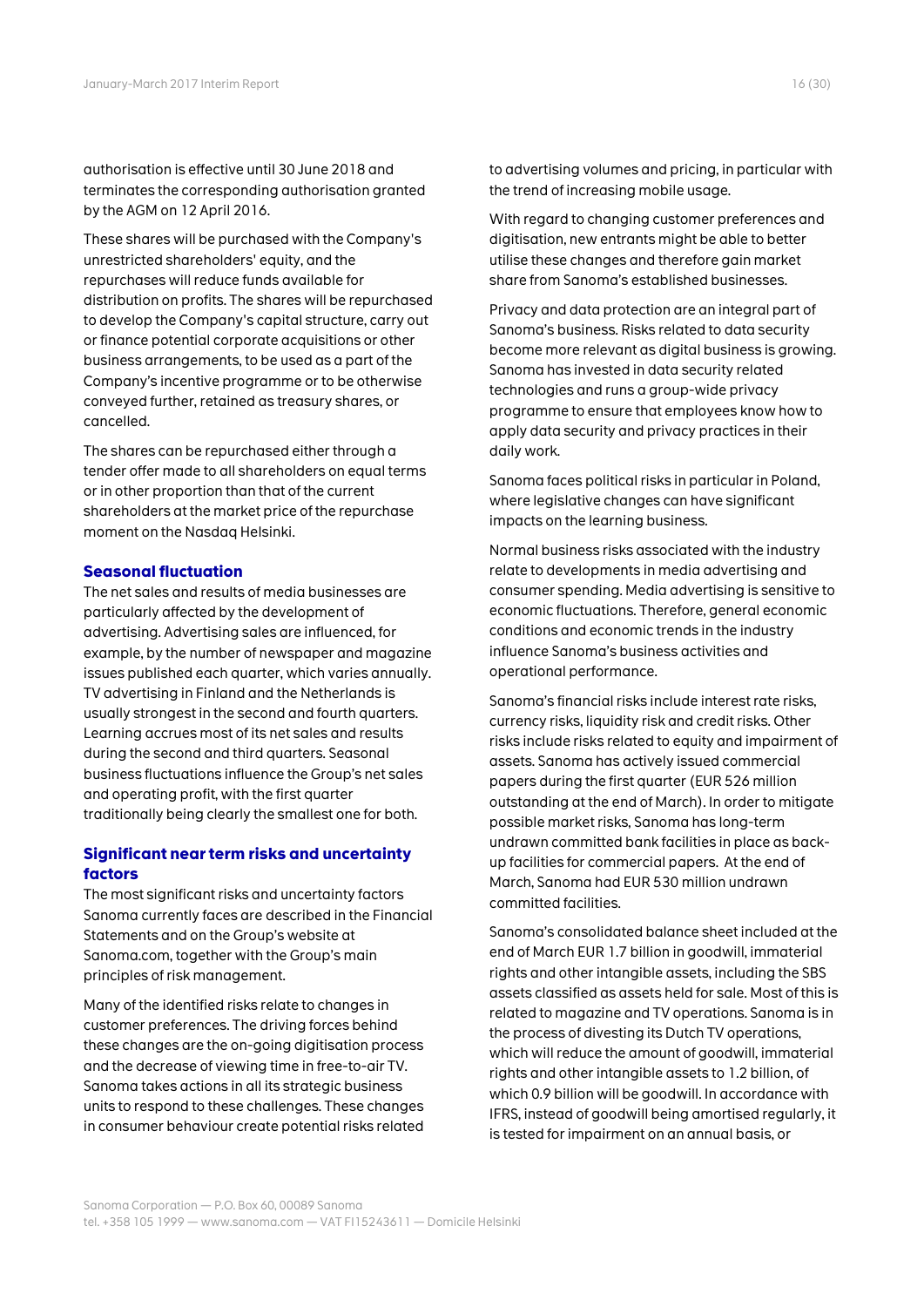whenever there is any indication of impairment. Changes in business fundamentals could lead to further impairment, thus impacting Sanoma's equityrelated ratios.

## **Interim Report (unaudited)**

#### **Accounting policies**

The Sanoma Group has prepared its Interim Report in accordance with IAS 34 'Interim Financial Reporting' while adhering to related IFRS standards and interpretations applicable within the EU on 31 March 2017. The accounting policies of the Interim Report, the definitions of key indicators as well as the explanations of use and definitions of Alternative Performance Measures (APMs) are presented on the Sanoma website at Sanoma.com. All figures have been rounded and consequently the sum of individual figures can deviate from the presented sum figure. Key figures have been calculated using exact figures. This Interim Report is unaudited.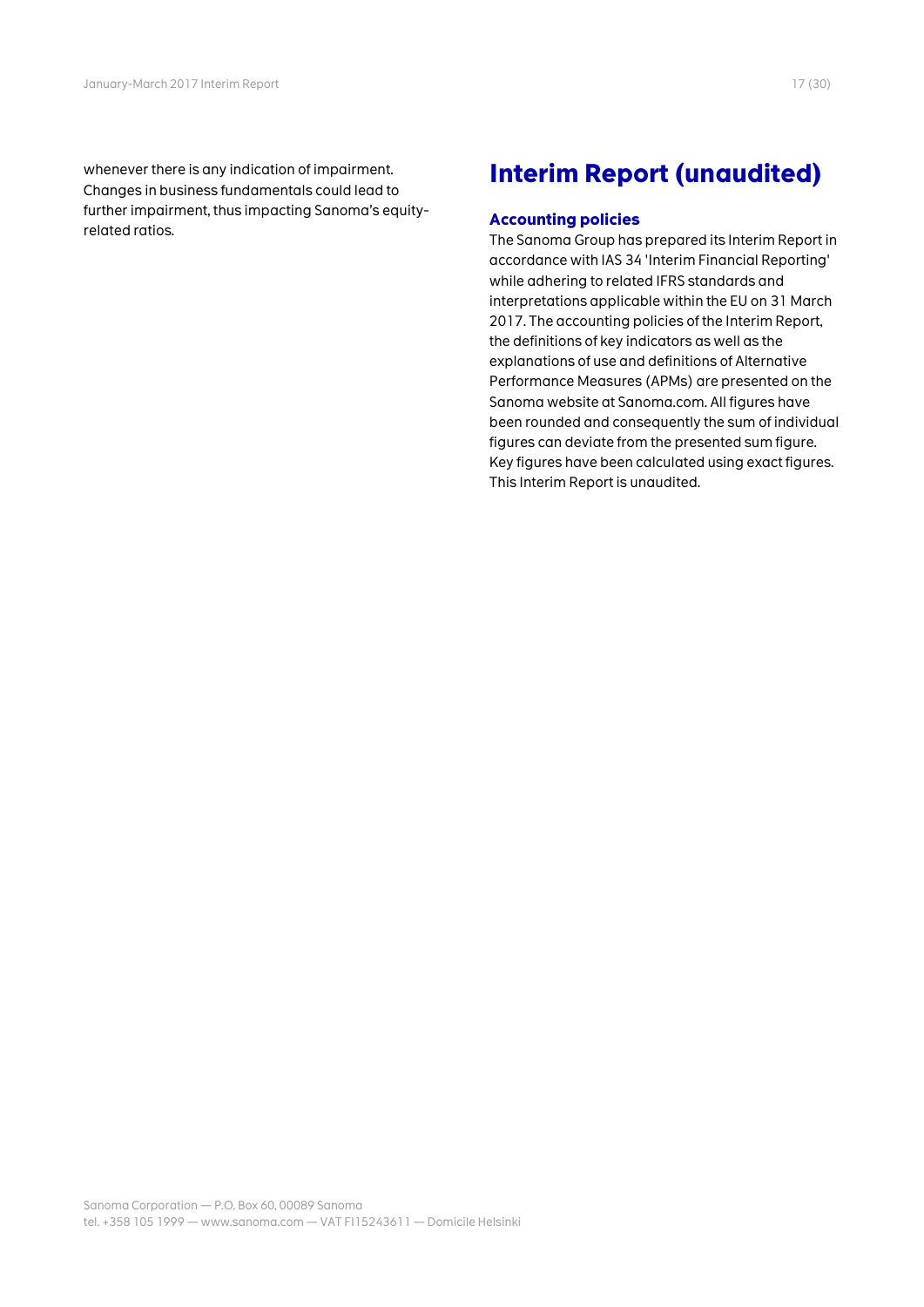## **Consolidated income statement**

|                                                  | $1 - 3/$ | $1 - 3/$ | $1 - 12/$ |
|--------------------------------------------------|----------|----------|-----------|
| <b>EUR million</b>                               | 2017     | 2016     | 2016      |
| <b>NET SALES</b>                                 | 343.8    | 353.1    | 1.639.1   |
| Other operating income                           | 6.2      | 21.8     | 39.9      |
| Materials and services                           | $-103.7$ | $-104.3$ | $-501.1$  |
| Employee benefit expenses                        | $-92.9$  | $-107.4$ | $-325.5$  |
| Other operating expenses *                       | $-499.3$ | $-89.5$  | $-356.1$  |
| Share of results in joint ventures               | 1.0      | 1.0      | 0.1       |
| Depreciation, amortisation and impairment losses | $-71.0$  | $-71.6$  | $-299.7$  |
| <b>OPERATING PROFIT</b>                          | $-415.9$ | 3.1      | 196.6     |
| Share of results in associated companies         | 0.1      | 0.1      | $-2.4$    |
| Financial income                                 | 4.7      | 9.2      | 10.5      |
| Financial expenses                               | $-11.3$  | $-17.9$  | $-47.5$   |
| <b>RESULT BEFORE TAXES</b>                       | $-422.4$ | $-5.5$   | 157.2     |
| Income taxes                                     | $-0.7$   | 5.4      | $-41.2$   |
| <b>RESULT FOR THE PERIOD</b>                     | $-423.0$ | $-0.1$   | 116.0     |
|                                                  |          |          |           |
| <b>Result attributable to:</b>                   |          |          |           |
|                                                  |          |          |           |
| Equity holders of the Parent Company             | $-285.1$ | 0.0      | 110.8     |
| Non-controlling interests*                       | $-137.9$ | $-0.1$   | 5.2       |
| Earnings per share for result attributable       |          |          |           |
| to the equity holders of the Parent Company:     |          |          |           |
| Earnings per share, EUR                          | $-1.76$  | $-0.01$  | 0.65      |
| Diluted earnings per share, EUR                  | $-1.76$  | $-0.01$  | 0.65      |

\* Other operating expenses include capital loss of EUR -424.6 million related to the SBS assets held for sale classification, corresponding to 100% consolidation. Sanoma holds 67% of shares in SBS and EUR 137.7 million corresponding the 33% minority share is included in non-controlling interest. Impact on the net result is thus EUR -286.8 million.

In connection with a reporting system change, Sanoma has adapted a new method for currency translation, changing from cumulative translation to periodic translation. Due to this, there are some minor changes in the historical figures. All figures in this report are presented according to the new method.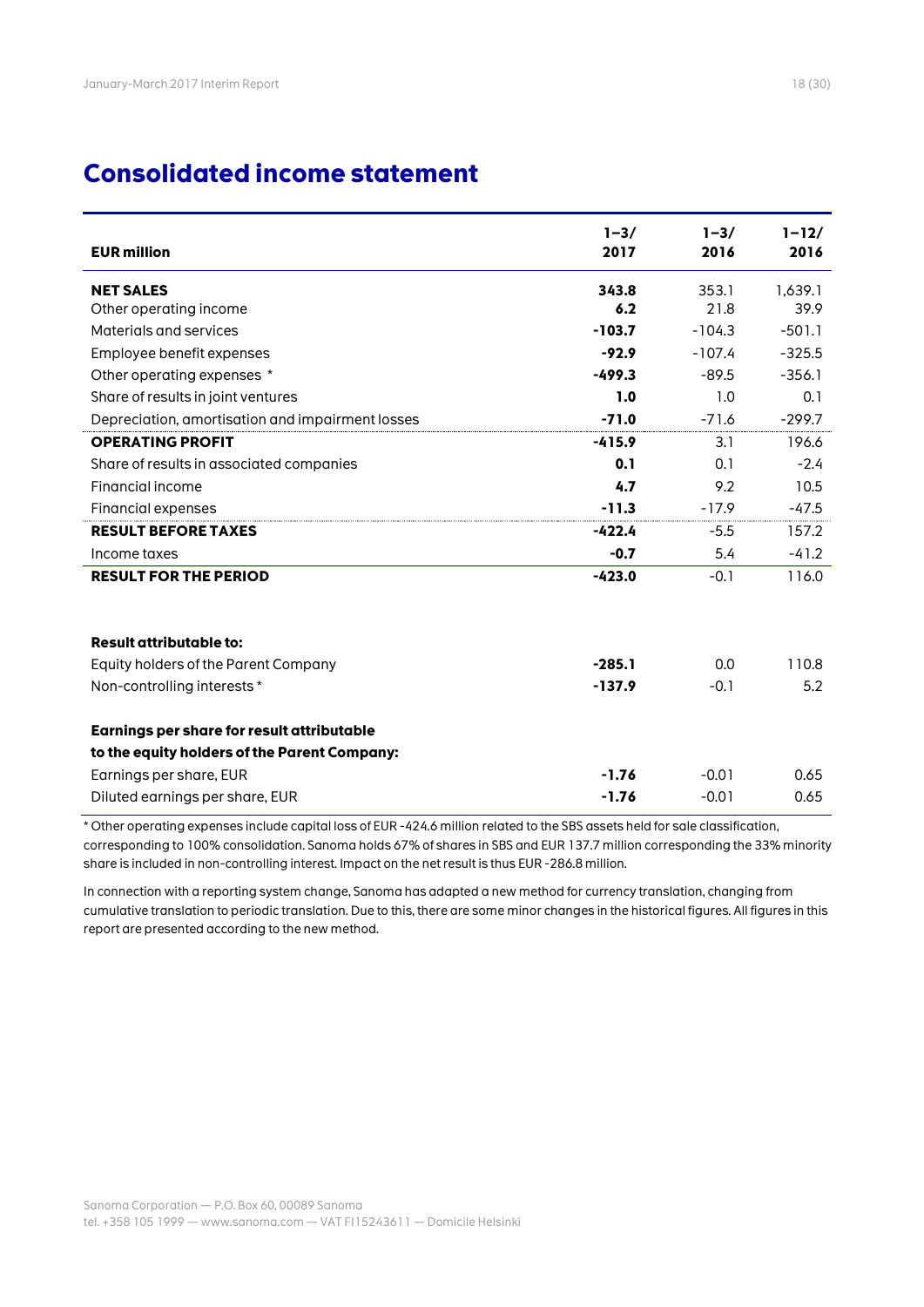## **Statement of comprehensive income**

| <b>EUR million</b>                                                | $1 - 3/$<br>2017 | $1 - 3/$<br>2016 | $1 - 12/$<br>2016 |
|-------------------------------------------------------------------|------------------|------------------|-------------------|
| <b>Result for the period</b>                                      | $-423.0$         | $-0.1$           | 116.0             |
| Other comprehensive income:                                       |                  |                  |                   |
| Items that may be reclassified subsequently to profit or loss     |                  |                  |                   |
| Change in translation differences                                 | 4.9              | $-0.2$           | $-4.5$            |
| Share of other comprehensive income of equity-accounted investees | 0.1              | $-0.3$           | $-0.3$            |
| Cash flow hedges                                                  |                  | 0.0              | 0.6               |
| Income tax related to cash flow hedges                            |                  | 0.0              | $-0.1$            |
| Items that will not be reclassified to profit or loss             |                  |                  |                   |
| Defined benefit plans                                             | 5.5              | $-29.0$          | $-19.5$           |
| Income tax related to defined benefit plans                       | $-1.2$           | 6.7              | 5.0               |
| Other comprehensive income for the period, net of tax             | 9.2              | $-22.8$          | $-18.8$           |
| <b>TOTAL COMPREHENSIVE INCOME FOR THE PERIOD</b>                  | $-413.8$         | $-22.9$          | 97.2              |
| Total comprehensive income attributable to:                       |                  |                  |                   |
| Equity holders of the Parent Company                              | $-275.9$         | $-22.8$          | 92.0              |
| Non-controlling interests                                         | $-137.9$         | $-0.1$           | 5.2               |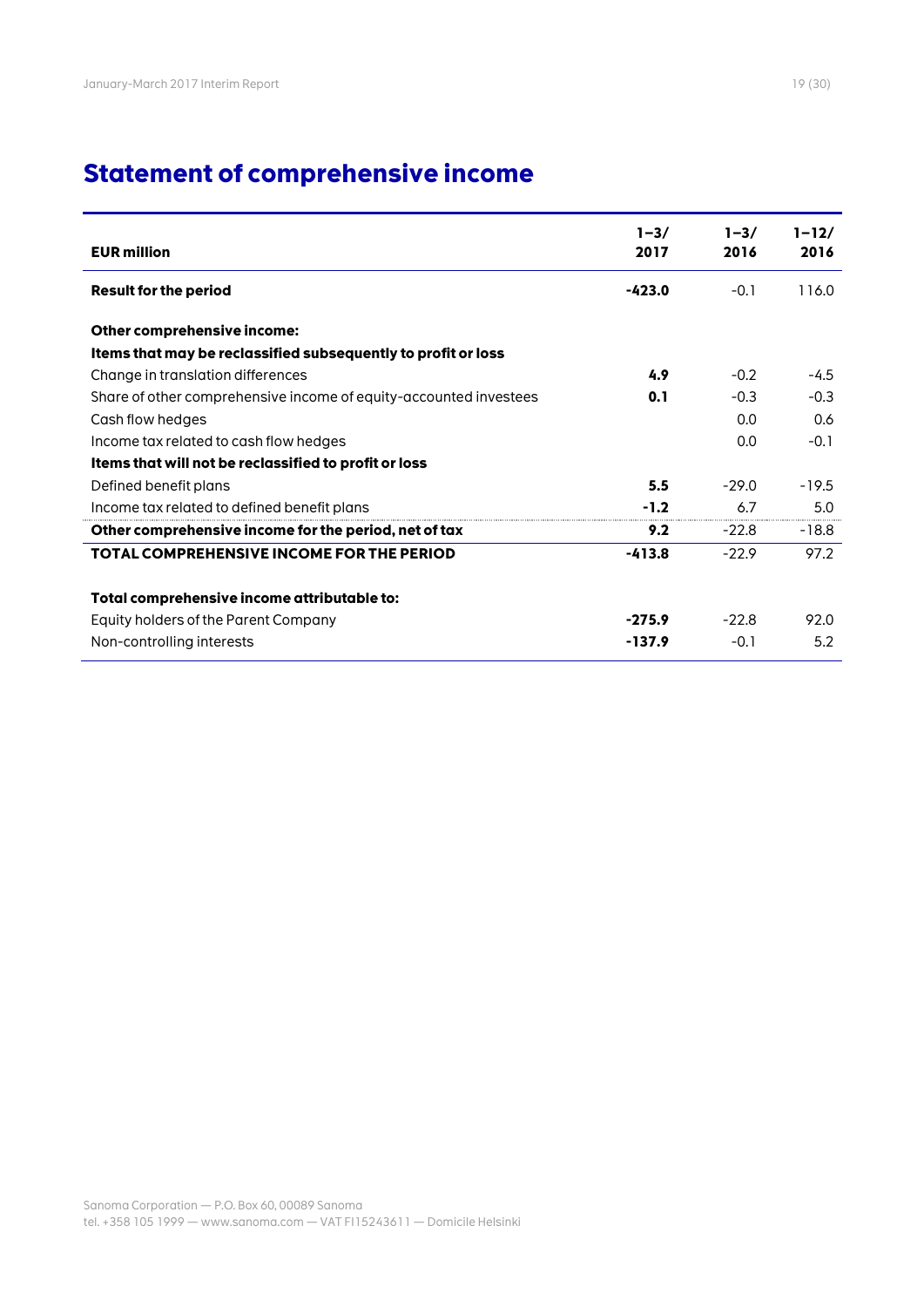| <b>EUR million</b>                                              | 31.3.2017 | 31.3.2016 | 31.12.2016 |
|-----------------------------------------------------------------|-----------|-----------|------------|
| <b>ASSETS</b>                                                   |           |           |            |
| Property, plant and equipment                                   | 52.8      | 65.8      | 57.8       |
| Investment property                                             | 24.3      | 31.4      | 24.5       |
| Goodwill                                                        | 951.0     | 1,658.2   | 1,663.0    |
| Other intangible assets                                         | 263.8     | 447.0     | 432.8      |
| Equity-accounted investees                                      | 22.1      | 31.7      | 21.3       |
| Available-for-sale financial assets                             | 5.0       | 3.7       | 5.0        |
| Deferred tax receivables                                        | 29.2      | 53.3      | 29.9       |
| Trade and other receivables                                     | 20.9      | 36.8      | 21.8       |
| NON-CURRENT ASSETS, TOTAL                                       | 1,369.0   | 2,327.9   | 2,256.0    |
| Inventories                                                     | 45.1      | 42.4      | 41.4       |
| Income tax receivables                                          | 8.6       | 9.2       | 2.2        |
| Trade and other receivables                                     | 200.5     | 254.5     | 255.8      |
| Cash and cash equivalents                                       | 22.6      | 79.5      | 43.4       |
| <b>CURRENT ASSETS, TOTAL</b>                                    | 276.8     | 385.5     | 342.9      |
| Assets held for sale                                            | 521.6     |           | 6.8        |
| <b>ASSETS, TOTAL</b>                                            | 2,167.4   | 2,713.4   | 2,605.6    |
| <b>EQUITY AND LIABILITIES</b>                                   |           |           |            |
| Equity attributable to the equity holders of the Parent Company |           |           |            |
| Share capital                                                   | 71.3      | 71.3      | 71.3       |
| Treasury shares                                                 | $-1.4$    | $-2.1$    | $-2.1$     |
| Fund for invested unrestricted equity                           | 203.3     | 203.3     | 203.3      |
| Other reserves                                                  |           | $-0.5$    |            |
| Other equity                                                    | 129.5     | 349.9     | 440.5      |
| Hybrid bond                                                     |           | 99.1      |            |
|                                                                 | 402.7     | 720.9     | 713.0      |
| Non-controlling interests                                       | 150.7     | 284.8     | 289.5      |
| EQUITY, TOTAL                                                   | 553.4     | 1,005.7   | 1,002.5    |
| Deferred tax liabilities                                        | 40.0      | 59.7      | 60.1       |
| Pension obligations                                             | 8.2       | 118.7     | 13.7       |
| Provisions                                                      | 6.9       | 3.2       | 7.6        |
| <b>Financial liabilities</b>                                    | 322.9     | 125.5     | 239.1      |
| Trade and other payables                                        | 10.4      | 49.3      | 42.9       |
| NON-CURRENT LIABILITIES, TOTAL                                  | 388.4     | 356.4     | 363.4      |
| Provisions                                                      | 15.0      | 23.1      | 18.1       |
| <b>Financial liabilities</b>                                    | 543.3     | 776.6     | 590.5      |
| Income tax liabilities                                          | 12.9      | 5.6       | 8.8        |
| Trade and other payables                                        | 475.9     | 546.0     | 622.1      |
| <b>CURRENT LIABILITIES, TOTAL</b>                               | 1,047.0   | 1,351.3   | 1,239.5    |
| Liabilities related to assets held for sale                     | 178.7     |           | 0.3        |
| <b>LIABILITIES, TOTAL</b>                                       | 1,614.0   | 1,707.7   | 1,603.1    |
| <b>EQUITY AND LIABILITIES, TOTAL</b>                            | 2,167.4   | 2,713.4   | 2,605.6    |

On 31 March 2017, assets held for sale included SBS that was classified as assets held for sale in March 2017. More details are presented on p. 28. On 31 March 2016, the Group did not have assets held for sale.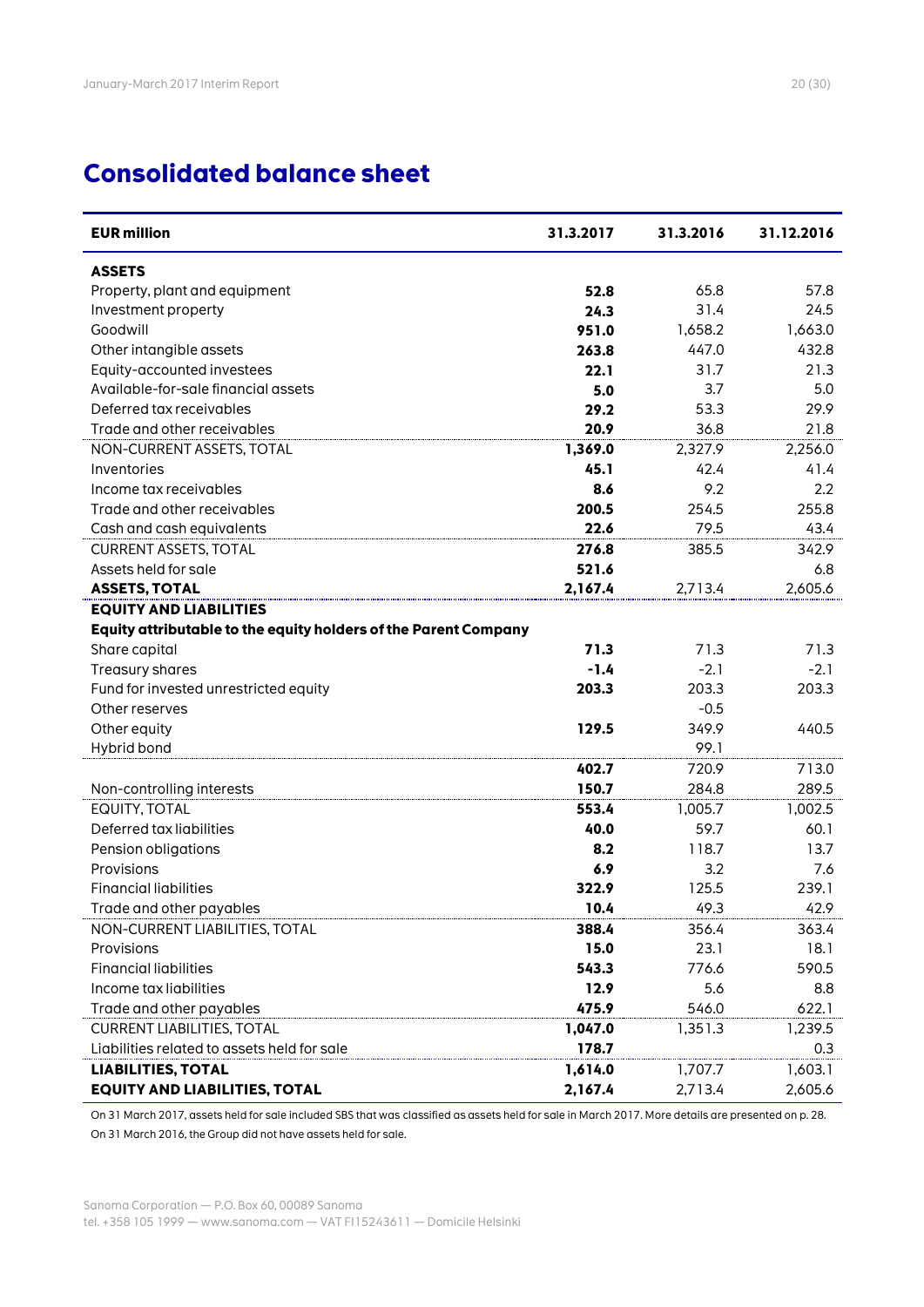## **Changes in consolidated equity**

|                                |              |                 |                 | Equity attributable to the equity holders of the Parent Company |          |               |          |           |          |
|--------------------------------|--------------|-----------------|-----------------|-----------------------------------------------------------------|----------|---------------|----------|-----------|----------|
|                                |              |                 | <b>Fund for</b> |                                                                 |          |               |          |           |          |
|                                |              |                 | invested        |                                                                 |          |               |          | Non-      |          |
|                                |              |                 | unres-          |                                                                 |          |               |          | control-  |          |
|                                | <b>Share</b> | <b>Treasury</b> | tricted         | Other                                                           | Other    | <b>Hybrid</b> |          | ling      | Equity,  |
| <b>EUR million</b>             | capital      | shares          | equity          | reserves                                                        | equity   | bond          | Total    | interests | total    |
| <b>Equity</b> at               |              |                 |                 |                                                                 |          |               |          |           |          |
| 1 Jan 2016                     | 71.3         | $-3.2$          | 203.3           | $-0.5$                                                          | 373.4    | 99.1          | 743.4    | 285.7     | 1,029.1  |
| Comprehensive                  |              |                 |                 |                                                                 |          |               |          |           |          |
| income for the period          |              |                 |                 | 0.0                                                             | $-22.8$  |               | $-22.8$  | $-0.1$    | $-22.9$  |
| Share-based                    |              |                 |                 |                                                                 |          |               |          |           |          |
| compensation                   |              | 1.0             |                 |                                                                 | $-0.7$   |               | 0.3      |           | 0.3      |
| Dividends paid                 |              |                 |                 |                                                                 |          |               |          | $-0.5$    | $-0.5$   |
| Acquisitions and other changes |              |                 |                 |                                                                 |          |               |          |           |          |
| in non-controlling interests   |              |                 |                 |                                                                 | 0.0      |               | 0.0      | $-0.3$    | $-0.3$   |
| <b>Equity</b> at               |              |                 |                 |                                                                 |          |               |          |           |          |
| 31 March 2016                  | 71.3         | $-2.1$          | 203.3           | $-0.5$                                                          | 349.9    | 99.1          | 720.9    | 284.8     | 1,005.7  |
| <b>Equity at</b>               |              |                 |                 |                                                                 |          |               |          |           |          |
| 1 Jan 2017                     | 71.3         | $-2.1$          | 203.3           |                                                                 | 440.5    |               | 713.0    | 289.5     | 1,002.5  |
| Comprehensive                  |              |                 |                 |                                                                 |          |               |          |           |          |
| income for the period          |              |                 |                 |                                                                 | $-275.9$ |               | $-275.9$ | $-137.9$  | $-413.8$ |
| Share-based                    |              |                 |                 |                                                                 |          |               |          |           |          |
| compensation                   |              | 0.7             |                 |                                                                 | $-0.2$   |               | 0.5      |           | 0.5      |
| Dividends paid                 |              |                 |                 |                                                                 | $-32.6$  |               | $-32.6$  | $-0.5$    | $-33.1$  |
| Acquisitions and other changes |              |                 |                 |                                                                 |          |               |          |           |          |
| in non-controlling interests   |              |                 |                 |                                                                 | $-2.4$   |               | $-2.4$   | $-0.4$    | $-2.7$   |
| <b>Equity</b> at               |              |                 |                 |                                                                 |          |               |          |           |          |
| 31 March 2017                  | 71.3         | $-1.4$          | 203.3           |                                                                 | 129.5    |               | 402.7    | 150.7     | 553.4    |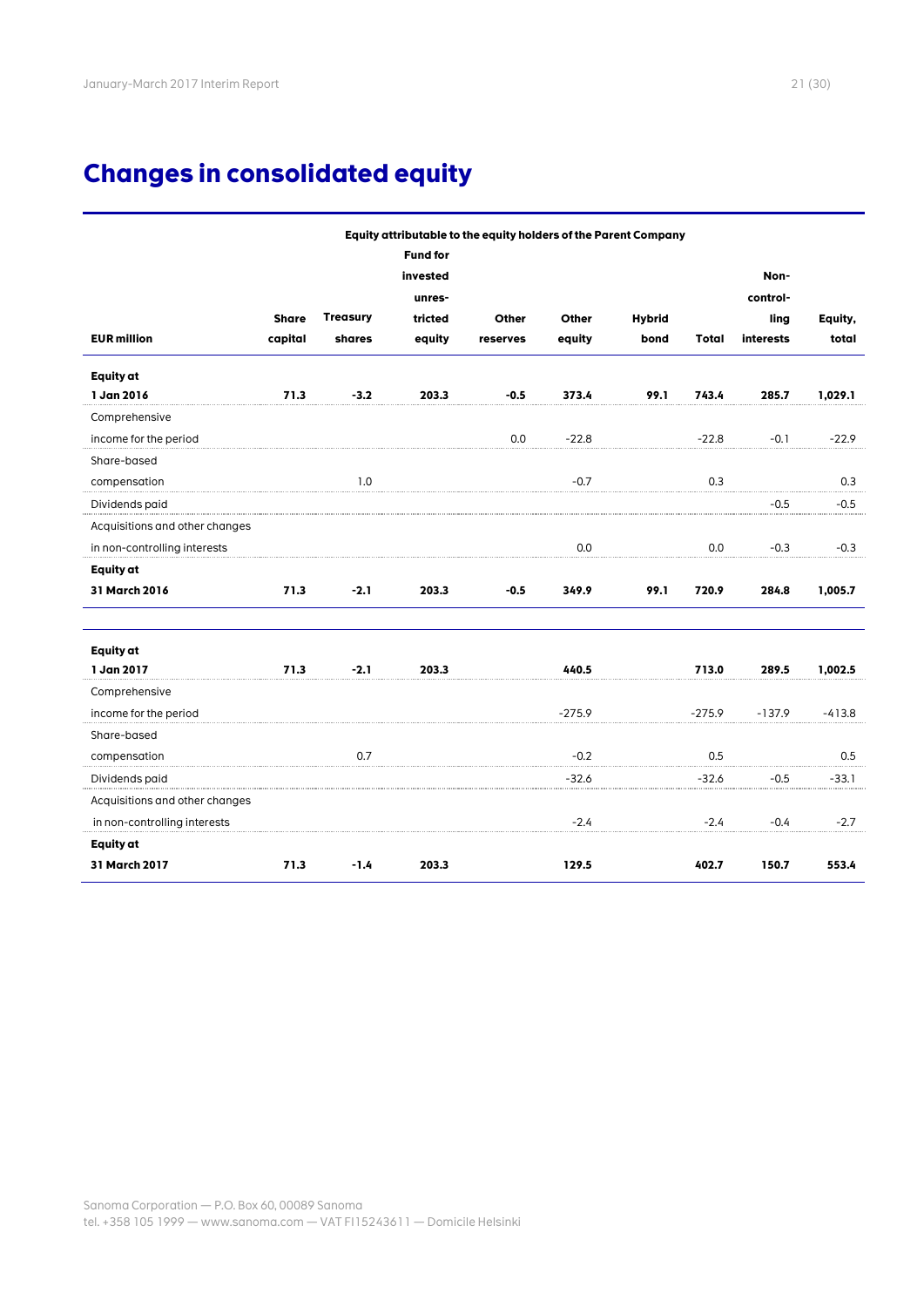## **Consolidated cash flow statement**

| <b>EUR million</b>                                               | $1 - 3/$<br>2017 | $1 - 3/$<br>2016 | $1 - 12/$<br>2016 |
|------------------------------------------------------------------|------------------|------------------|-------------------|
| <b>OPERATIONS</b>                                                |                  |                  |                   |
| Result for the period                                            | $-423.0$         | $-0.1$           | 116.0             |
| Adjustments                                                      |                  |                  |                   |
| Income taxes                                                     | 0.7              | $-5.4$           | 41.2              |
| Financial income and expenses                                    | 6.6              | 8.7              | 37.0              |
| Share of results in equity-accounted investees                   | $-1.1$           | $-1.1$           | 2.4               |
| Depreciation, amortisation and impairment losses                 | 71.0             | 71.6             | 299.7             |
| Gains/losses on sales of non-current assets                      | 423.3            | $-17.4$          | $-19.5$           |
| Acquisitions of broadcasting rights and prepublication costs     | $-65.3$          | $-55.9$          | $-207.2$          |
| Other adjustments                                                | 0.2              | 0.4              | 1.1               |
| Change in working capital                                        | $-39.6$          | $-31.5$          | $-47.9$           |
| Interest paid and other financial items                          | $-9.6$           | $-19.9$          | $-45.8$           |
| Taxes paid                                                       | $-5.5$           | $-6.2$           | $-23.4$           |
| <b>Cash flow from operations</b>                                 | $-42.4$          | $-56.7$          | 153.5             |
| <b>INVESTMENTS</b>                                               |                  |                  |                   |
| Acquisition of tangible and intangible assets                    | $-7.5$           | $-5.8$           | $-34.5$           |
| Operations acquired                                              | $-2.3$           | $-0.2$           | $-21.8$           |
| Proceeds from sale of tangible and intangible assets             | 0.5              | 0.9              | 3.0               |
| Operations sold                                                  | 7.5              | 39.3             | 43.1              |
| Loans granted                                                    | 0.0              | $-1.5$           | $-1.7$            |
| Repayments of loan receivables                                   | 0.1              | 1.8              | 3.5               |
| Interest received                                                | 0.1              | 0.2              | 0.4               |
| Dividends received                                               | 0.0              | 0.0              | 4.7               |
| <b>Cash flow from investments</b>                                | $-1.7$           | 34.7             | $-3.4$            |
| <b>Cash flow before financing</b>                                | $-44.2$          | $-22.0$          | 150.1             |
| <b>FINANCING</b>                                                 |                  |                  |                   |
| Redemption of hybrid bond                                        |                  |                  | $-100.0$          |
| Contribution by non-controlling interests                        |                  |                  | 0.0               |
| Change in loans with short maturity                              | 159.4            | $-33.7$          | 14.1              |
| Drawings of other loans                                          | 125.0            | 40.0             | 240.1             |
| Repayments of other loans and finance lease liabilities          | $-212.3$         | $-20.2$          | $-318.2$          |
| Interest paid on hybrid bond                                     |                  |                  | $-7.3$            |
| Dividends paid                                                   | $-33.1$          | $-0.5$           | $-17.6$           |
| <b>Cash flow from financing</b>                                  | 39.0             | $-14.4$          | $-188.9$          |
| <b>CHANGE IN CASH AND CASH EQUIVALENTS</b>                       |                  |                  |                   |
| <b>ACCORDING TO CASH FLOW STATEMENT</b>                          | $-5.2$           | $-36.4$          | $-38.8$           |
| Effect of exchange rate differences on cash and cash equivalents | 0.4              | $-0.8$           | $-0.7$            |
| Net change in cash and cash equivalents                          | $-4.8$           | $-37.2$          | $-39.5$           |
| Cash and cash equivalents at the beginning of the period         | 43.1             | 82.5             | 82.5              |
| Cash and cash equivalents at the end of the period               | 38.2             | 45.3             | 43.1              |

Cash and cash equivalents in the cash flow statement include cash and cash equivalents less bank overdrafts of EUR 5.7 million (2016: 34.2). Cash and cash equivalents of EUR 21.4 million are presented as part of assets held for sale in the balance sheet 31 March 2017.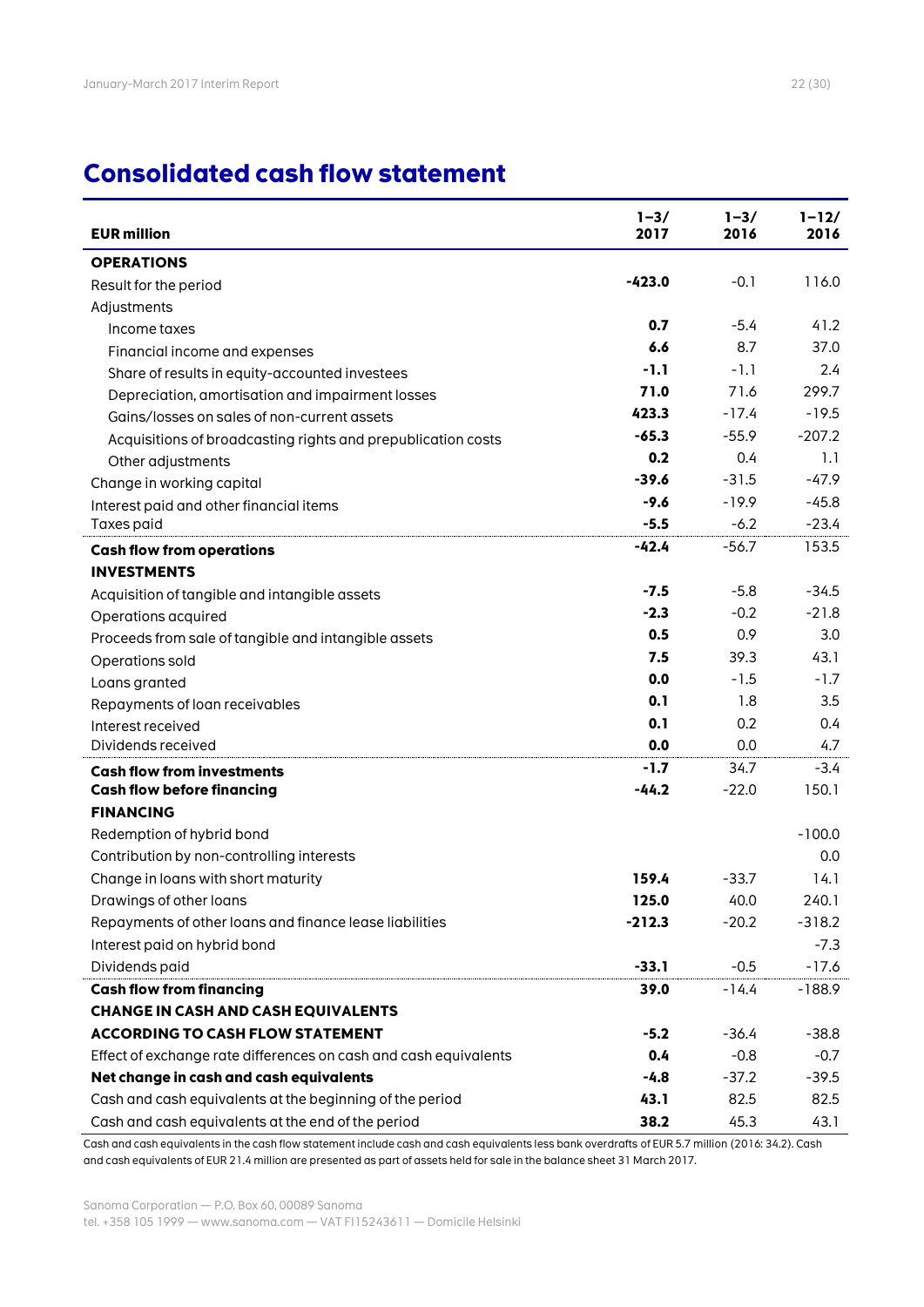## **Income statement by quarter**

| <b>EUR million</b>                                                                         | $1 - 3/$<br>2017 | $1 - 3/$<br>2016 | $4 - 6/$<br>2016 | $7 - 9/$<br>2016 | $10 - 12/$<br>2016 | $1 - 12/$<br>2016 |
|--------------------------------------------------------------------------------------------|------------------|------------------|------------------|------------------|--------------------|-------------------|
| <b>NET SALES</b>                                                                           | 343.8            | 353.1            | 449.7            | 438.1            | 398.1              | 1,639.1           |
| Other operating income                                                                     | 6.2              | 21.8             | 5.6              | 4.7              | 7.8                | 39.9              |
| Materials and services                                                                     | $-103.7$         | $-104.3$         | $-137.0$         | $-136.9$         | $-123.0$           | $-501.1$          |
| Employee benefit expenses                                                                  | $-92.9$          | $-107.4$         | $-28.6$          | $-87.4$          | $-102.1$           | $-325.5$          |
| Other operating expenses *                                                                 | $-499.3$         | $-89.5$          | $-74.9$          | $-82.7$          | $-109.0$           | $-356.1$          |
| Share of results in joint ventures                                                         | 1.0              | 1.0              | 0.9              | 0.9              | $-2.8$             | 0.1               |
| Depreciation, amortisation and impairment losses                                           | $-71.0$          | $-71.6$          | $-74.2$          | $-61.7$          | $-92.2$            | $-299.7$          |
| <b>OPERATING PROFIT</b>                                                                    | $-415.9$         | 3.1              | 141.7            | 75.1             | $-23.2$            | 196.6             |
| Share of results in associated companies                                                   | 0.1              | 0.1              | $-0.2$           | $-0.4$           | $-2.0$             | $-2.4$            |
| Financial income                                                                           | 4.7              | 9.2              | 0.4              | 1.0              | 0.0                | 10.5              |
| <b>Financial expenses</b>                                                                  | $-11.3$          | $-17.9$          | $-9.4$           | $-7.1$           | $-13.2$            | $-47.5$           |
| <b>RESULT BEFORE TAXES</b>                                                                 | $-422.4$         | $-5.5$           | 132.5            | 68.6             | $-38.4$            | 157.2             |
| Income taxes                                                                               | $-0.7$           | 5.4              | $-35.6$          | $-17.3$          | 6.3                | $-41.2$           |
| <b>RESULT FOR THE PERIOD</b>                                                               | $-423.0$         | $-0.1$           | 96.9             | 51.3             | $-32.1$            | 116.0             |
| <b>Result attributable to:</b>                                                             |                  |                  |                  |                  |                    |                   |
| Equity holders of the Parent Company                                                       | $-285.1$         | 0.0              | 93.8             | 48.8             | $-31.8$            | 110.8             |
| Non-controlling interests*                                                                 | $-137.9$         | $-0.1$           | 3.1              | 2.5              | $-0.3$             | 5.2               |
| Earnings per share for result attributable<br>to the equity holders of the Parent Company: |                  |                  |                  |                  |                    |                   |
| Earnings per share, EUR                                                                    | $-1.76$          | $-0.01$          | 0.57             | 0.29             | $-0.20$            | 0.65              |
| Diluted earnings per share, EUR                                                            | $-1.76$          | $-0.01$          | 0.57             | 0.29             | $-0.20$            | 0.65              |

\* Other operating expenses include capital loss of EUR -424.6 million related to the SBS assets held for sale classification, corresponding to 100% consolidation. Sanoma holds 67% of shares in SBS and EUR 137.7 million corresponding to the 33% minority share is included in non-controlling interest. Impact on the net result is EUR -286.8 million.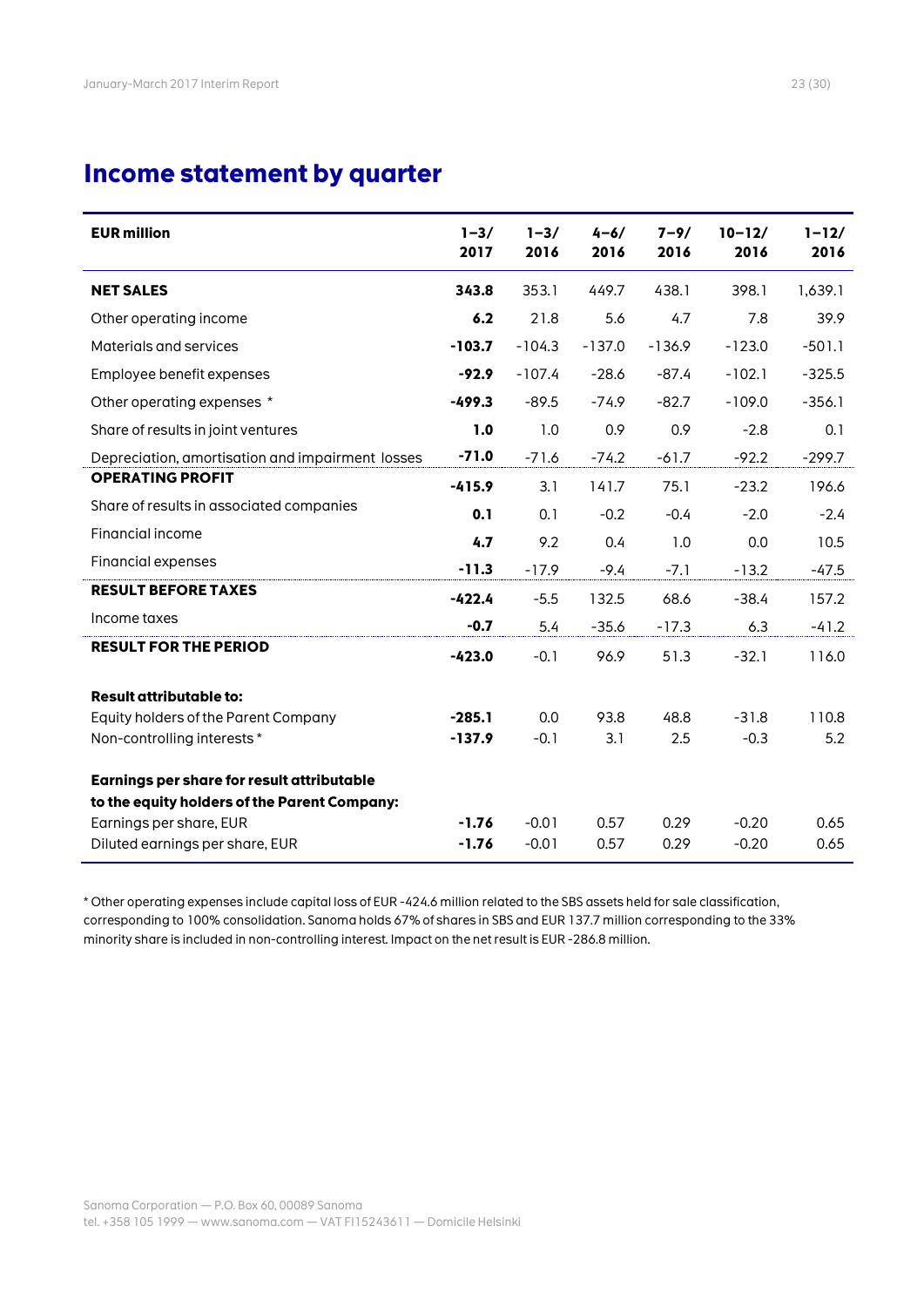## **Net sales by strategic business unit**

| <b>EUR million</b>               | $1 - 3/$<br>2017 | $1 - 3/$<br>2016 | $4 - 6/$<br>2016 | $7 - 9/$<br>2016 | $10 - 12/$<br>2016 | $1 - 12/$<br>2016 |
|----------------------------------|------------------|------------------|------------------|------------------|--------------------|-------------------|
| <b>MEDIA BENE</b>                |                  |                  |                  |                  |                    |                   |
| Non-print                        | 76.4             | 77.8             | 99.0             | 81.9             | 117.6              | 376.3             |
| Print                            | 80.9             | 87.1             | 92.1             | 85.5             | 88.9               | 353.5             |
| Other                            | 10.8             | 10.8             | 11.5             | 12.3             | 11.5               | 46.1              |
| <b>Total</b>                     | 168.1            | 175.6            | 202.6            | 179.7            | 218.0              | 775.9             |
| <b>MEDIA FINLAND</b>             |                  |                  |                  |                  |                    |                   |
| Non-print                        | 63.6             | 59.2             | 64.3             | 53.4             | 65.2               | 242.0             |
| Print                            | 80.6             | 85.3             | 85.9             | 80.4             | 87.2               | 338.9             |
| <b>Total</b>                     | 144.1            | 144.5            | 150.1            | 133.8            | 152.4              | 580.9             |
| <b>LEARNING</b>                  |                  |                  |                  |                  |                    |                   |
| Netherlands                      | 17.8             | 19.7             | 42.4             | 25.8             | 6.5                | 94.4              |
| Poland                           | 4.3              | 4.5              | 8.2              | 50.1             | 8.0                | 70.8              |
| Finland                          | 3.7              | 3.2              | 24.9             | 14.5             | 5.5                | 48.1              |
| Belgium                          | 2.4              | 1.4              | 15.3             | 24.1             | 4.0                | 44.8              |
| Sweden                           | 3.5              | 4.1              | 6.5              | 10.2             | 4.3                | 25.1              |
| Other companies and eliminations | 0.0              | $-0.1$           | $-0.3$           | 0.0              | $-0.2$             | $-0.6$            |
| <b>Total</b>                     | 31.7             | 32.9             | 97.1             | 124.7            | 28.0               | 282.6             |
| <b>OTHER AND ELIMINATIONS</b>    |                  |                  |                  |                  |                    |                   |
| Russia & CEE                     | 0.0              | 0.2              | 0.0              | 0.0              | 0.0                | 0.2               |
| Other operations & eliminations  | $-0.1$           | $-0.1$           | $-0.1$           | $-0.1$           | $-0.3$             | $-0.6$            |
| <b>Total</b>                     | $-0.1$           | 0.1              | $-0.1$           | $-0.1$           | $-0.3$             | $-0.3$            |
| <b>Total</b>                     | 343.8            | 353.1            | 449.7            | 438.1            | 398.1              | 1,639.1           |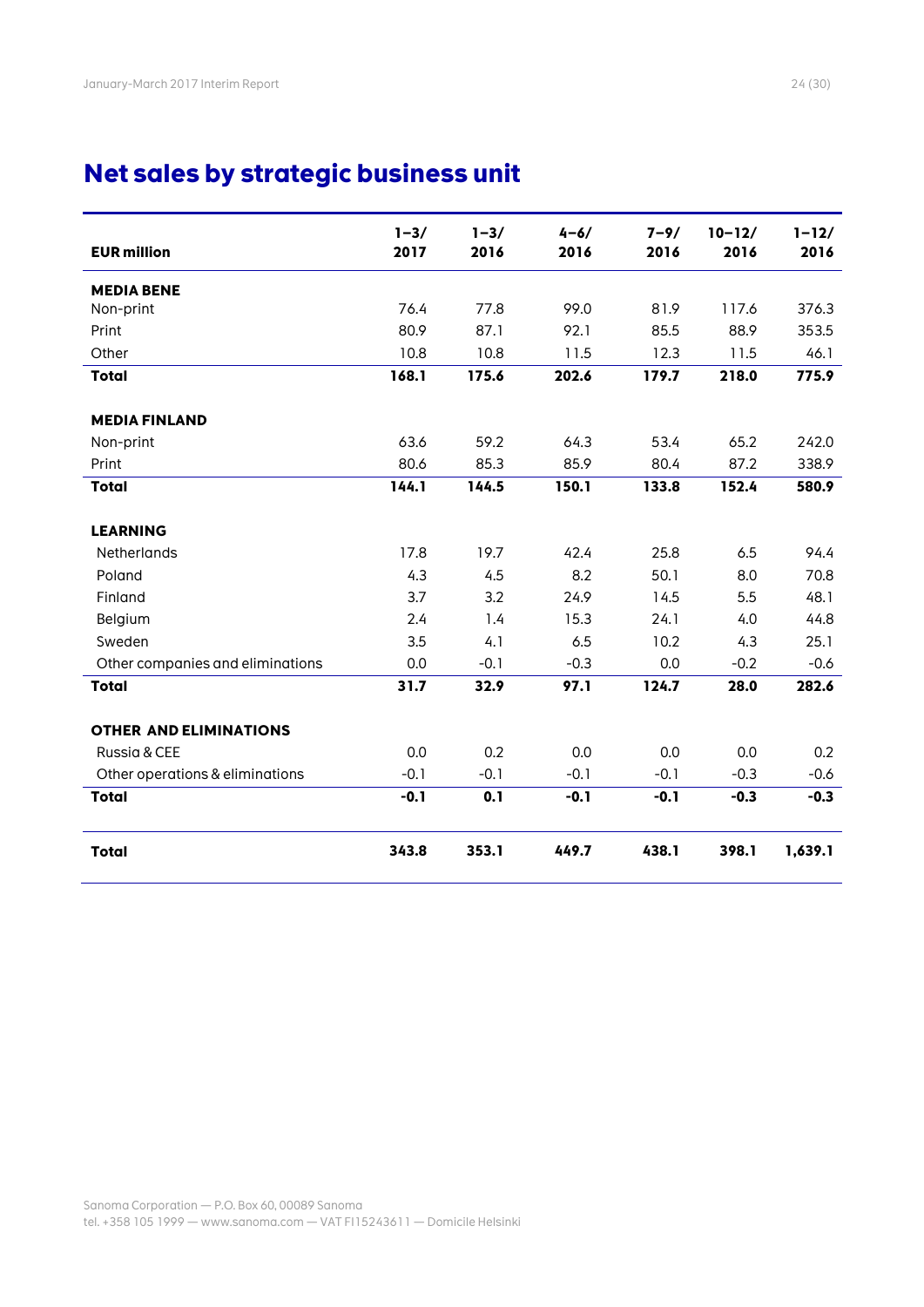| <b>EUR million</b>               | $1 - 3/$ | $1 - 3/$ | $4 - 6/$ | $7 - 9/$ | $10 - 12/$ | $1 - 12/$ |
|----------------------------------|----------|----------|----------|----------|------------|-----------|
|                                  | 2017     | 2016     | 2016     | 2016     | 2016       | 2016      |
| Media BeNe                       | $-408.0$ | 11.4     | 53.9     | 24.0     | 11.2       | 100.6     |
| Media Finland                    | 19.6     | 10.1     | 17.5     | 9.6      | 4.0        | 41.3      |
| Learning                         | $-15.5$  | $-11.1$  | 63.8     | 48.8     | $-34.0$    | 67.4      |
| Other companies and eliminations | $-11.8$  | $-7.3$   | 6.5      | $-7.3$   | $-4.4$     | $-12.6$   |
| <b>Total</b>                     | $-415.9$ | 3.1      | 141.7    | 75.1     | $-23.2$    | 196.6     |

## **Operating profit by strategic business unit**

## **Operational EBIT by strategic business unit**

| <b>EUR million</b>               | $1 - 3/$ | $1 - 3/$ | $4 - 6/$ | $7 - 9/$ | 10–12/  | $1 - 12/$ |
|----------------------------------|----------|----------|----------|----------|---------|-----------|
|                                  | 2017     | 2016     | 2016     | 2016     | 2016    | 2016      |
| Media BeNe                       | 9.3      | 7.4      | 29.6     | 21.8     | 26.8    | 85.6      |
| Media Finland                    | 19.0     | 11.0     | 19.0     | 10.2     | 9.3     | 49.5      |
| Learning                         | $-15.0$  | $-10.9$  | 41.1     | 50.5     | $-23.8$ | 56.8      |
| Other companies and eliminations | $-1.9$   | $-5.6$   | $-2.8$   | $-4.8$   | $-10.8$ | $-24.0$   |
| <b>Total</b>                     | 11.4     | 1.9      | 86.9     | 77.7     | 1.4     | 167.9     |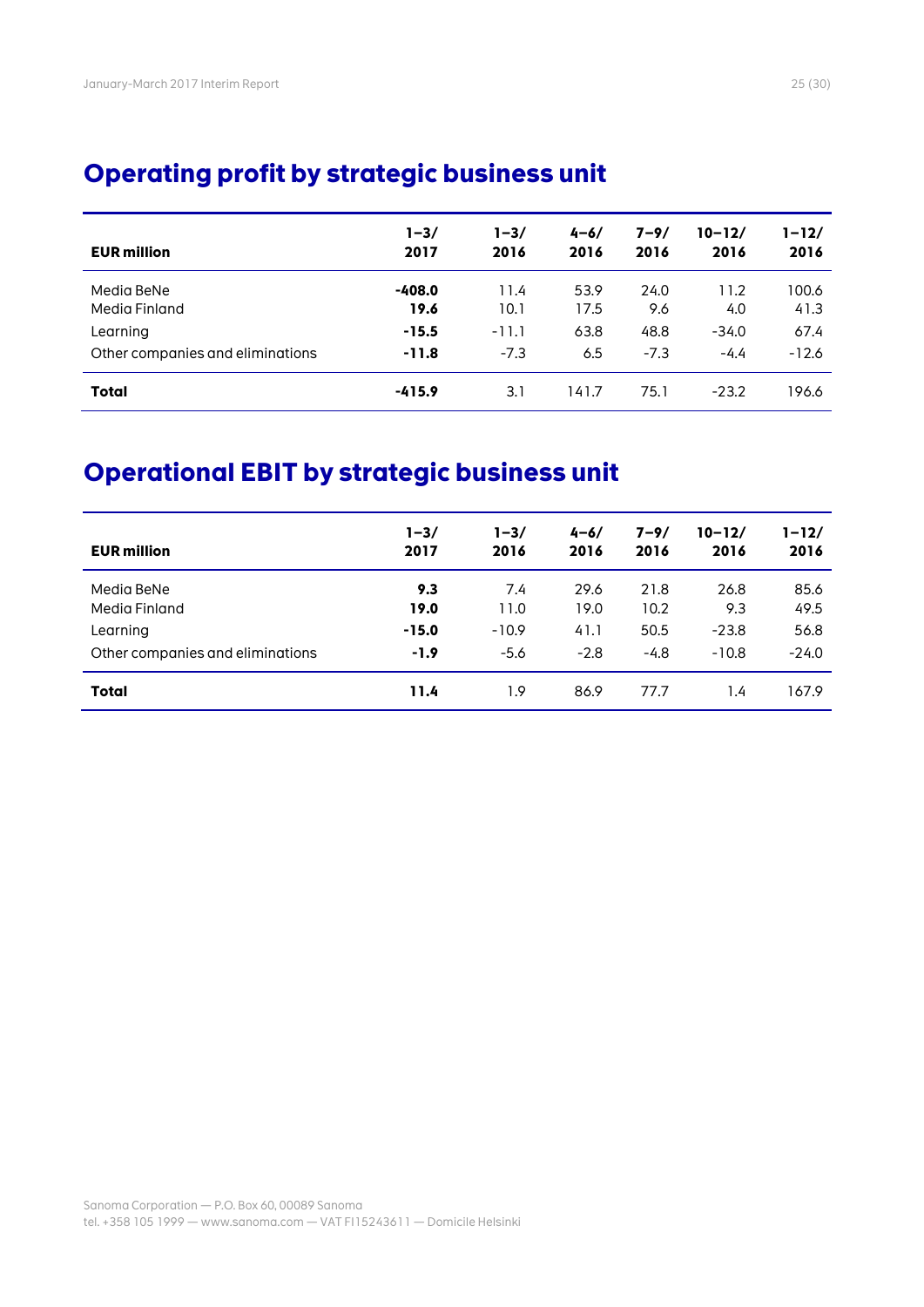## **Segment information**

In 2017, Sanoma Group includes two reportable segments: Consumer Media and Learning. Consumer Media consists of two strategic business units in 2017: Sanoma Media BeNe and Sanoma Media Finland. Consumer Media is responsible for magazines, TV and radio operations as well as newspapers, with operations in Finland, the Netherlands and Belgium. The segment also has a great variety of online and mobile services. Learning is a leading European provider of multi-channel learning solutions. Learning's main markets are Belgium, Finland, the Netherlands, Poland and Sweden. In addition to the Group eliminations, column unallocated/eliminations includes non-core operations, head office functions, real estate companies as well as items not allocated to segments. Segment assets do not include cash and cash equivalents, interest-bearing receivables, tax receivables and deferred tax receivables. Transactions between segments are based on market prices.

#### **Sanoma segments 1.1.–31.3.2017**

| <b>EUR million</b>                       | <b>Consumer Media</b> | Learning | Unallocated/<br>eliminations | Total    |
|------------------------------------------|-----------------------|----------|------------------------------|----------|
| External net sales                       | 312.1                 | 31.7     |                              | 343.8    |
| Internal net sales                       | 0.1                   |          | $-0.1$                       |          |
| Net sales, total                         | 312.2                 | 31.7     | $-0.1$                       | 343.8    |
| <b>Operating profit</b>                  | $-388.5$              | $-15.5$  | $-11.8$                      | $-415.9$ |
| <b>Operational EBIT</b>                  | 28.3                  | $-15.0$  | $-1.9$                       | 11.4     |
| Share of results in associated companies | 0.1                   |          |                              | 0.1      |
| Financial income                         |                       |          | 4.7                          | 4.7      |
| Financial expenses                       |                       |          | $-11.3$                      | $-11.3$  |
| <b>Result before taxes</b>               |                       |          |                              | $-422.4$ |
| Segment assets                           | 1.936.1               | 520.5    | 42.1                         | 2.498.7  |

#### **Sanoma segments 1.1.–31.3.2016**

| <b>EUR million</b>                       | <b>Consumer Media</b> | Learning | Unallocated/<br>eliminations | Total   |
|------------------------------------------|-----------------------|----------|------------------------------|---------|
| External net sales                       | 320.0                 | 32.9     | 0.2                          | 353.1   |
| Internal net sales                       | 0.1                   | 0.0      | $-0.1$                       |         |
| Net sales, total                         | 320.1                 | 32.9     | 0.2                          | 353.1   |
| <b>Operating profit</b>                  | 21.5                  | $-11.1$  | $-7.3$                       | 3.1     |
| <b>Operational EBIT</b>                  | 18.4                  | $-10.9$  | $-5.6$                       | 1.9     |
| Share of results in associated companies | 0.1                   | 0.0      |                              | 0.1     |
| Financial income                         |                       |          | 9.2                          | 9.2     |
| Financial expenses                       |                       |          | $-17.9$                      | $-17.9$ |
| <b>Result before taxes</b>               |                       |          |                              | $-5.5$  |
| Segment assets                           | 2,011.3               | 498.6    | 54.7                         | 2,564.7 |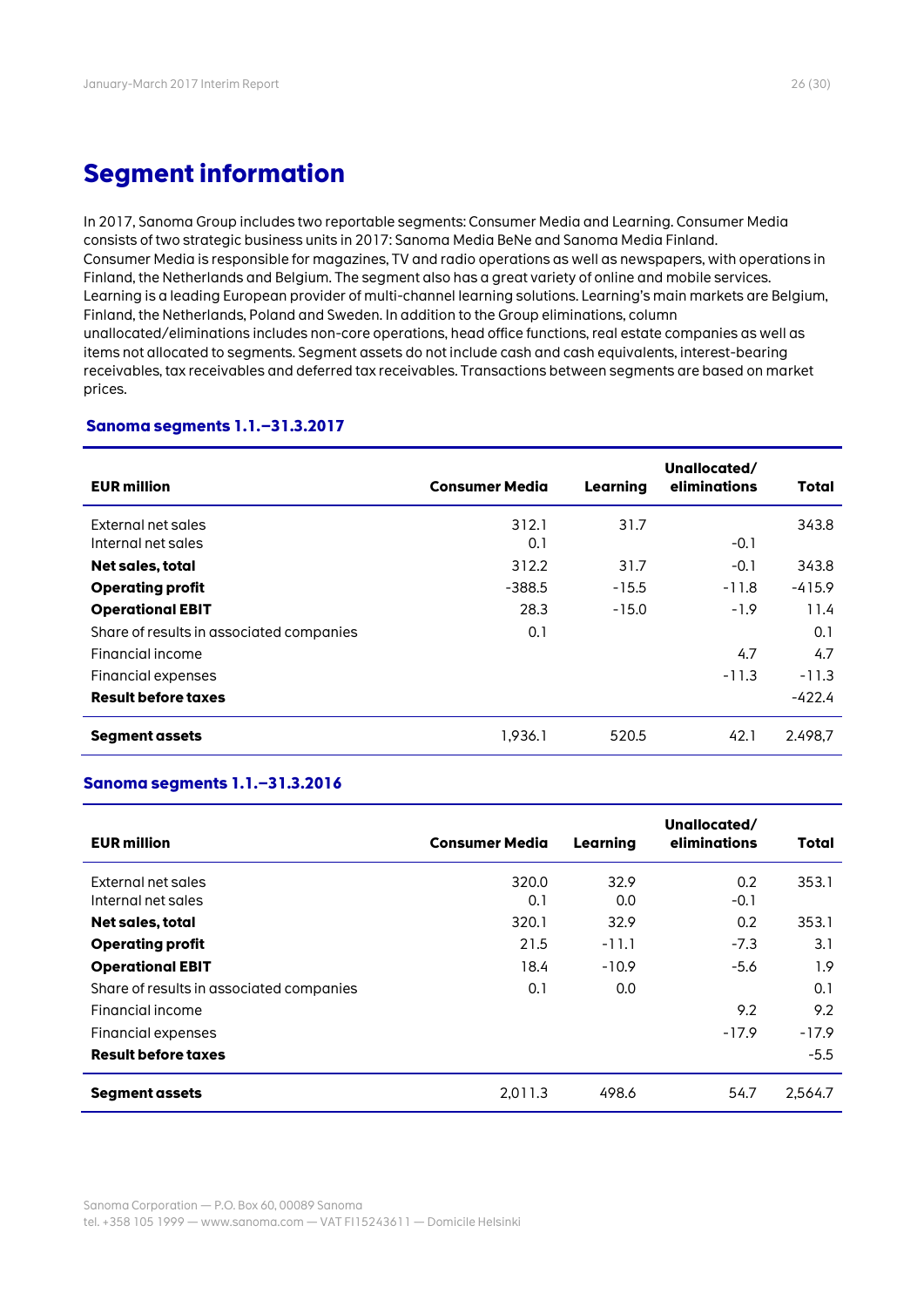| <b>EUR million</b>                             | 31.3.2017 | 31.3.2016 | 31.12.2016 |
|------------------------------------------------|-----------|-----------|------------|
| Carrying amount at the beginning of the period | 57.8      | 69.4      | 69.4       |
| Increases                                      | 1.0       | 1.6       | 8.4        |
| Acquisition of operations                      |           | 0.0       | 0.5        |
| Decreases                                      | $-0.3$    | $-0.5$    | $-1.3$     |
| Disposal of operations                         |           | $-0.4$    | $-2.6$     |
| Depreciation for the period                    | -3.9      | $-4.3$    | $-16.8$    |
| Impairment losses for the period               |           |           | 0.0        |
| Transfer to assets classified as held for sale | $-2.4$    |           |            |
| Exchange rate differences and other changes    | 0.7       | -0.1      | 0.1        |
| Carrying amount at the end of the period       | 52.8      | 65.8      | 57.8       |

## **Changes in property, plant and equipment**

The Group had no commitments for acquisition of property, plant and equipment at the end of the reporting period or in the comparative period.

At the end of the reporting period, the commitments for acquisition of intangible assets (film and TV broadcasting rights included) were EUR 136.7 million (2016: 161.0).

## **Effect of acquisitions on the consolidated balance sheet**

| <b>EUR million</b>                                                                                                        | $1 - 3/$<br>2017 | $1 - 12/$<br>2016 |
|---------------------------------------------------------------------------------------------------------------------------|------------------|-------------------|
| Acquisition costs                                                                                                         | 2.2              | 27.2              |
| Non-controlling interests, based on the proportionate interest in<br>the recognised amounts of the assets and liabilities |                  | 0.0               |
| Fair value of previously held interest                                                                                    |                  | 2.2               |
| Fair value of acquired net assets                                                                                         | $-0.4$           | $-11.6$           |
| Recognised in equity                                                                                                      | $-1.8$           | $-1.9$            |
| <b>Goodwill from acquisitions</b>                                                                                         |                  | 15.9              |

In 2017, Sanoma invested EUR 2.2 million in business acquisitions. The impact of each individual acquisition on the Group's assets and liabilities was minor. Business acquisitions have been described in paragraph Investments, acquisitions and divestments on page 6.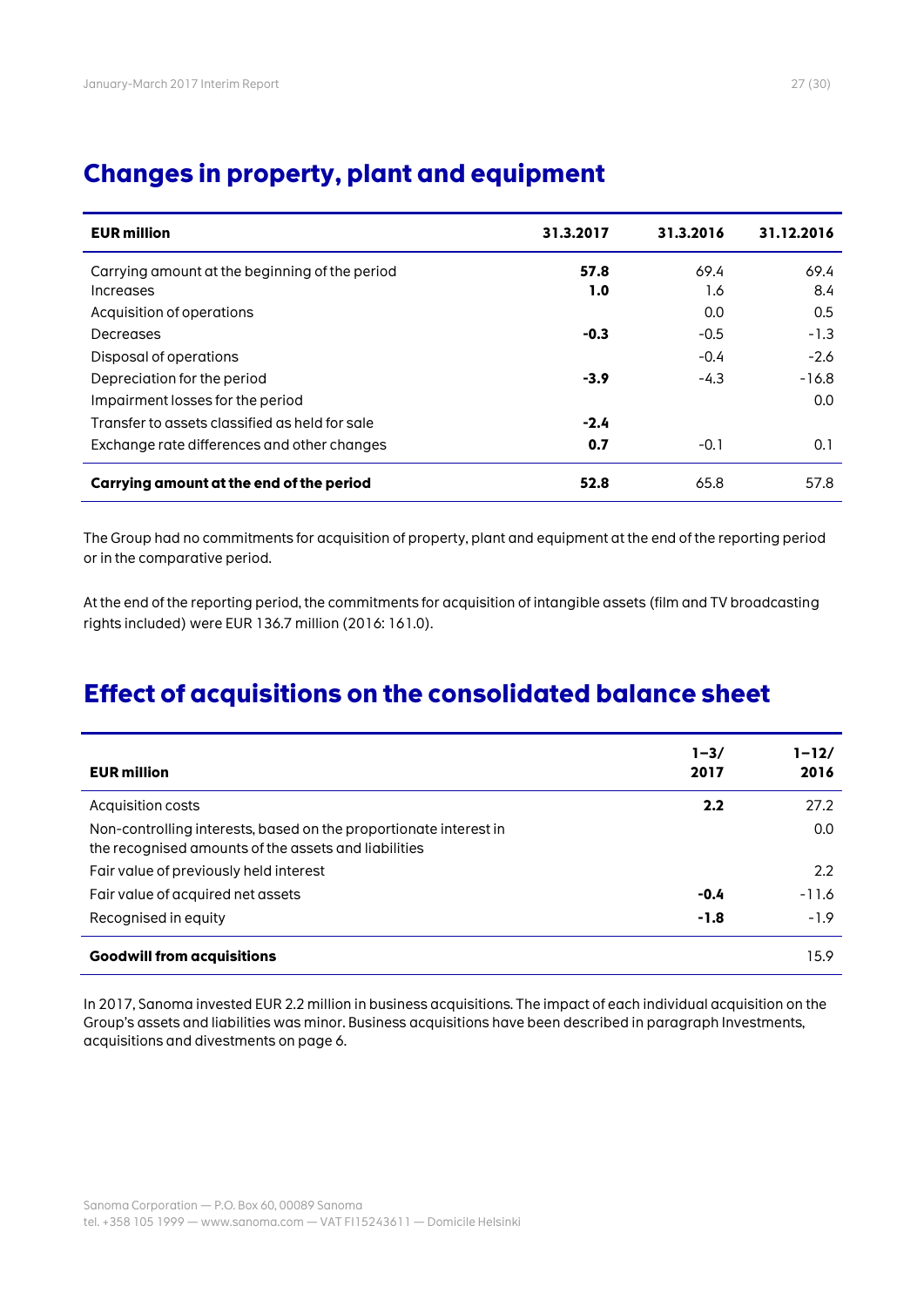Sanoma announced the divestment of Dutch TV operations of SBS on 10 April 2017. Following the announcement, all assets and liabilities relating to SBS are classified as assets held for sale in accordance with IFRS5. Value of SBS was written off by EUR 424.6 million to reflect the lower fair value less cost to sell.

## **Assets held for sale**

| <b>EUR million</b>                        | 31.3.2017    |
|-------------------------------------------|--------------|
| Property, plant and equipment<br>Goodwill | 2.4<br>298.1 |
| Other intangible assets                   | 175.4        |
| Trade and other receivables               | 24.3         |
| Cash and cash equivalents                 | 21.4         |
| <b>Total</b>                              | 521.6        |

## **Liabilities related to assets held for sale**

| <b>EUR million</b>           | 31.3.2017 |
|------------------------------|-----------|
| Deferred tax liabilities     | 18.6      |
| <b>Financial liabilities</b> | 42.0      |
| Trade and other payables     | 118.0     |
| <b>Total</b>                 | 178.7     |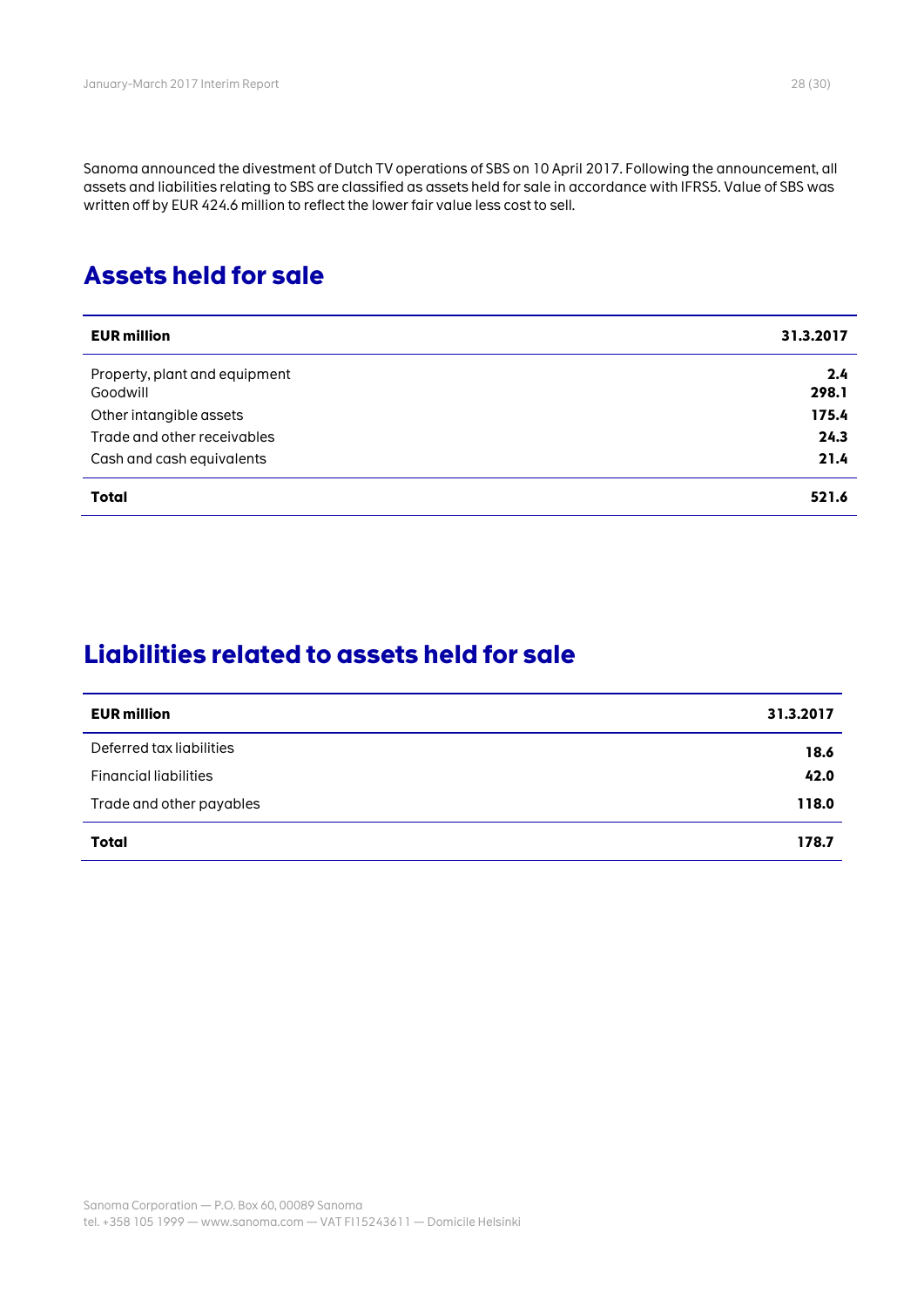## **Contingent liabilities**

| <b>EUR million</b>                       | 31.3.2017 | 31.3.2016 | 31.12.2016 |
|------------------------------------------|-----------|-----------|------------|
| <b>Contingencies for own commitments</b> |           |           |            |
| Mortgages                                |           | 9.7       |            |
| Pledges                                  | 2.4       | 2.4       | 2.4        |
| Other items                              | 25.0      | 25.3      | 25.0       |
| Total                                    | 27.4      | 37.4      | 27.4       |
| <b>Other commitments</b>                 |           |           |            |
| Operating lease liabilities              | 290.9     | 313.7     | 298.2      |
| Royalties                                | 12.6      | 19.3      | 14.6       |
| Other items                              | 69.4      | 68.5      | 71.2       |
| Total                                    | 373.0     | 401.5     | 384.0      |
| <b>Total</b>                             | 400.4     | 438.9     | 411.4      |

#### **Interest on hybrid bond**

On 12 December 2013, Sanoma issued a hybrid bond of EUR 100 million. Sanoma redeemed the hybrid bond on 12 December 2016 for the full outstanding amount in accordance with the terms and conditions of the hybrid bond. At the end of the comparative period the unpaid interest on the hybrid bond was EUR 2.2 million.

## **Derivative instruments**

| <b>EUR million</b>                                                        | 31.3.2017 | 31.3.2016 | 31.12.2016 |
|---------------------------------------------------------------------------|-----------|-----------|------------|
| <b>Fair values</b><br>Interest rate derivatives (incl. accrued interests) |           |           |            |
| Interest rate swaps                                                       | $-0.3$    | $-2.1$    | $-0.4$     |
| <b>Currency derivatives</b>                                               |           |           |            |
| Forward contracts                                                         | 3.0       | 2.7       | 6.3        |
| <b>Nominal values</b><br>Interest rate derivatives                        |           |           |            |
| Interest rate swaps                                                       | 100.0     | 200.0     | 100.0      |
| <b>Currency derivatives</b><br>Forward contracts                          | 80.7      | 95.6      | 82.1       |

The fair value of the foreign currency forward contracts is determined using forward exchange market rates at the balance sheet date. The fair value of the interest rate swaps is calculated as the present value of the estimated future cash flows.